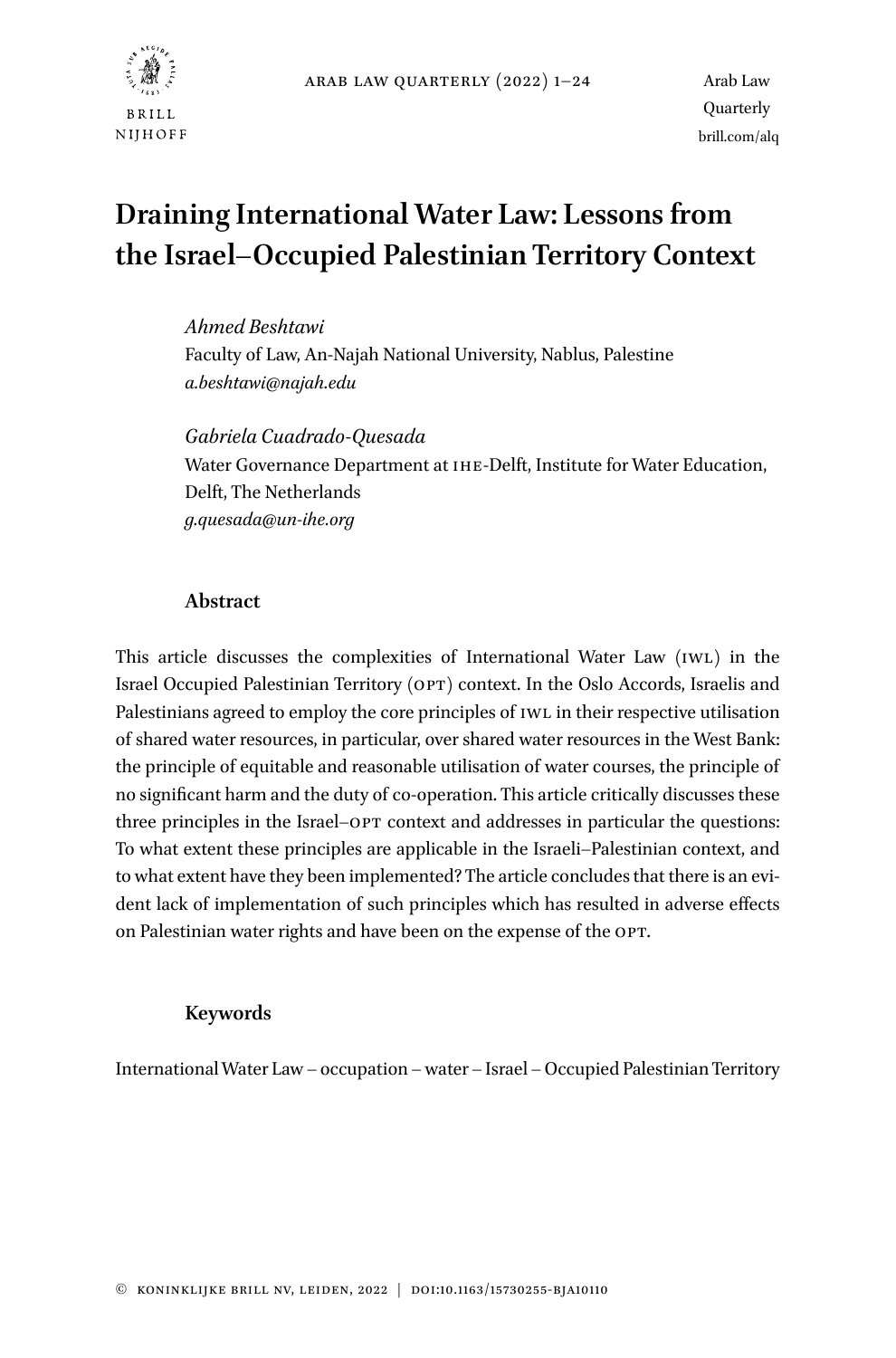#### **1 Introduction**

International Water Law (IWL)1 regulates the relationship between states in relation to their respective utilisation of a shared watercourse. It evolved through state practice and the progressive codification undertaken by the United Nations (UN) and other private institutions. The main principles of that govern the non-navigational uses of water courses are codified in many international and regional conventions, agreements and declarations.2 Among the core substantive principles of IWL are: (1) the principle of equitable and reasonable utilisation of a watercourse; (2) the obligation not to cause significant harm to a watercourse. Regarding a pre-eminent procedural principle there is the duty of co-operation. These principles are widely accepted as reflective of customary international law as evident in state practice and the decisions of international courts and tribunals, including the international court of justice.3

<sup>1</sup> Law of occupation is the *lex specialis* governing relations between an occupier and an occupied territory; this article will focus solely on the main principles of IWL. The rules of the law of occupation pertaining to governing natural resources in the context of the Israeli occupation of the OPT have been extensively researched. See, *e.g.*, A. Cassese, 'Powers and duties of an occupant in relation to land and natural resources', in E. Playfair (ed.), *International Law and the Administration of Occupied Territories: Two Decades of Israeli Occupation of the West Bank and Gaza Strip* (New York, NY: Oxford University Press, 1992) 419–442; I. Scobbie, 'Natural resources and belligerent occupation: Mutation through permanent sovereignty', in S. Bowen (ed.), *Human Rights, Self-Determination on Political Change in the Occupied Palestinian Territories* (The Hague: Kluwer Law International, 1997) 229–259; G. Abouali, 'Natural resources under occupation: The status of Palestinian water under international law', *Pace International Law Review* 10(2) (1998): 411–574, 480; H. Dichter, 'The legal status of Israel's water policies in the Occupied Territories', *Harvard International Law Journal* 35 (1994): 565–594; J. El-Hindi, 'The West Bank Aquifer and Conventions regarding Laws of Belligerent Occupation', *Michigan Journal of International Law* 11 (1990): 1400–1423; J.D. Dillman, 'Water rights in the Occupied Territories', *Journal of Palestine Studies* 19(1) (1989):  $46 - 71.$ 

<sup>2</sup> For instance: Helsinki Rules 1966, The Convention on Protection and Use of Transboundary Watercourses and International Lakes 1992, SADC Protocol on Shared Watercourses Systems 1995, Mekong Agreement 1995, Mahakali River Treaty 1996, UN Watercourses Convention 1997, Sava River Basin Agreement 2002, Berlin Rules 2004, Stockholm Declaration of the United Nations Conference on Human Environment; Convention on Biological Diversity; and Rio Declaration on Environment and Development.

<sup>3</sup> J.W. Dellapenna & J. Gupta, 'The evolution of water law', in T. Tvedt, O. Mclntyre & T.K. Woldestsadik (eds.), *A History of Water: Sovereignty and International Water Law*, Vol. 2 (London: I.B. Tauris, 2015) 27–46, pp. 27, 37; S.M.A. Salman, 'Entry into force of the UN Water Courses Convention: Why should it matter?', *International Journal of Water Resources Development* 31(1) (2014): 1–13.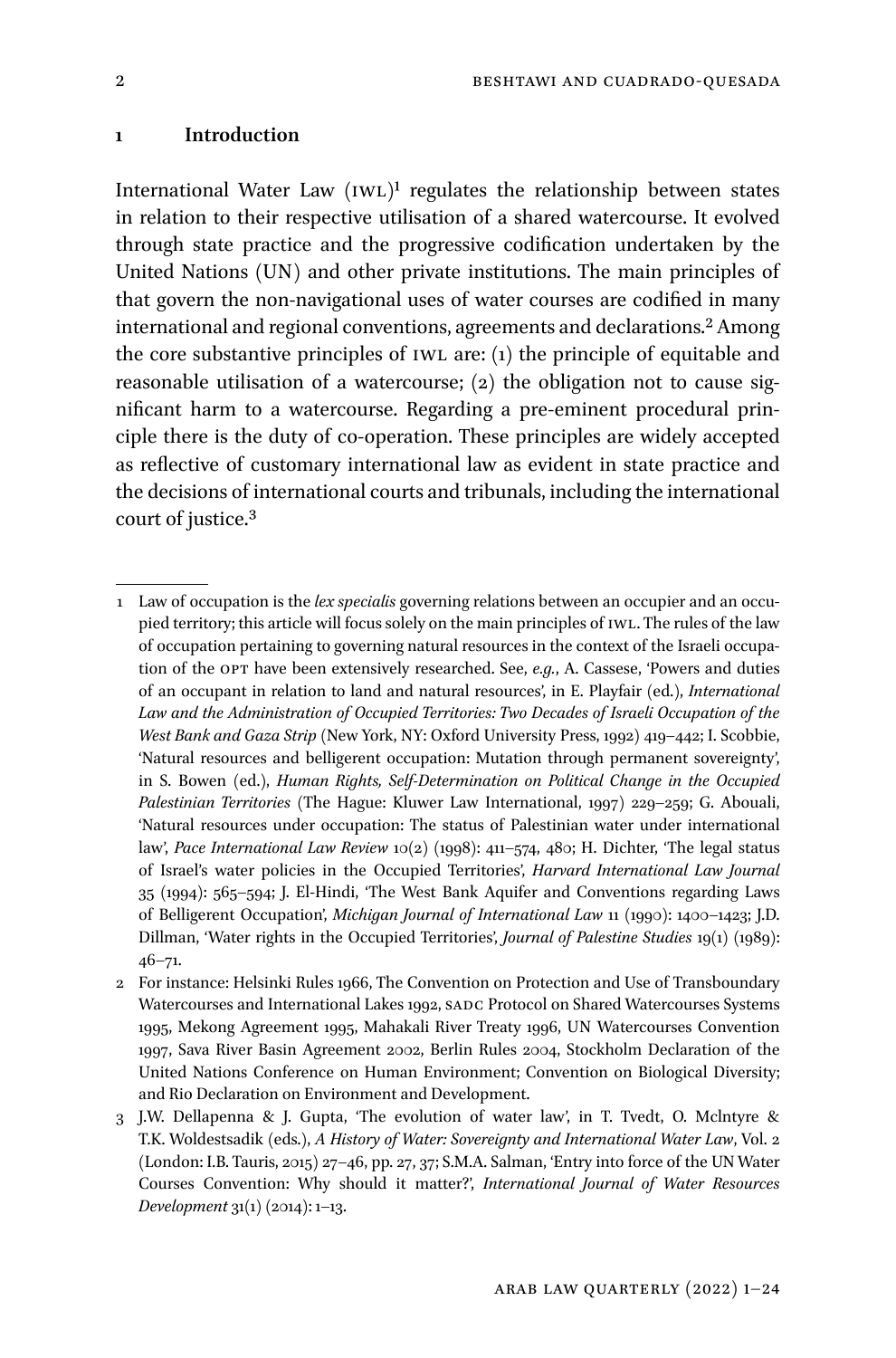Despite their potential applicability, these principles have not been implemented in a fruitful manner in the Israeli–Palestinian context. The article examines the root causes of the lack of implementation of these core principles of IWL in the Israeli–Palestinian context. It is important to note that the article discusses only the West Bank of the Israel Occupied Palestinian Territory (OPT) and not the Gaza Strip, since the Oslo Accords focus only on the Mountain Aquifer beneath the West Bank.

# **2 International Water Law Principles in the Israeli–Palestinian Context**

On 2 January 2015, Palestine acceded to the UN Watercourses Convention and thus is bound by its obligations. It is important to mention that Israel is not a party to the Convention. As a treaty, the legal effects of the UN Watercourses Convention apply only to its parties. Thus, under a very restricted perspective it is not binding on Israel. The Convention as a whole is not considered reflective of customary law. However, the main principles of the Convention are equitable and utilisation, no significant harm and the duty of co-operation have passed into customary law. As customary international law, these principles are binding on all states regardless of whether they are or are not party to the UN Watercourses Convention.

To begin, there is the need to explain that, in the Oslo Agreements between Israel and the Palestinian Liberation Movement (PLO), both parties agreed to employ the core principles of IWL in their respective sharing and utilisation of the shared water resources. In Annex III of the Declaration of Principles 1993, both parties undertake to employ the principle of cooperation and equitable utilisation of shared water resources in the 'field of water' during the interim period and beyond.4 The parties also agreed to develop an environmental protection plan and joint co-ordinated procedures in this field. Moreover, in the Gaza–Jericho Agreement of 1994, the parties committed to preventing any harm to water resources<sup>5</sup> and to establishing a committee to exchange all data relevant to water resources management and operation and prevention of harm to water resources. $6$  In the Interim Agreement of 1995, the parties reiterated their commitment to employing the core principles of IWL in

<sup>4</sup> Para. 1, Annex III Protocol on Israeli–Palestinian Co-Operation in Economic and Development Programs, Declaration of Principles.

<sup>5</sup> Para. 31.1, Article II Protocol Concerning Civil Affairs, Gaza–Jericho Agreement.

<sup>6</sup> Para. 31.8, Article II Protocol Concerning Civil Affairs, Gaza–Jericho Agreement.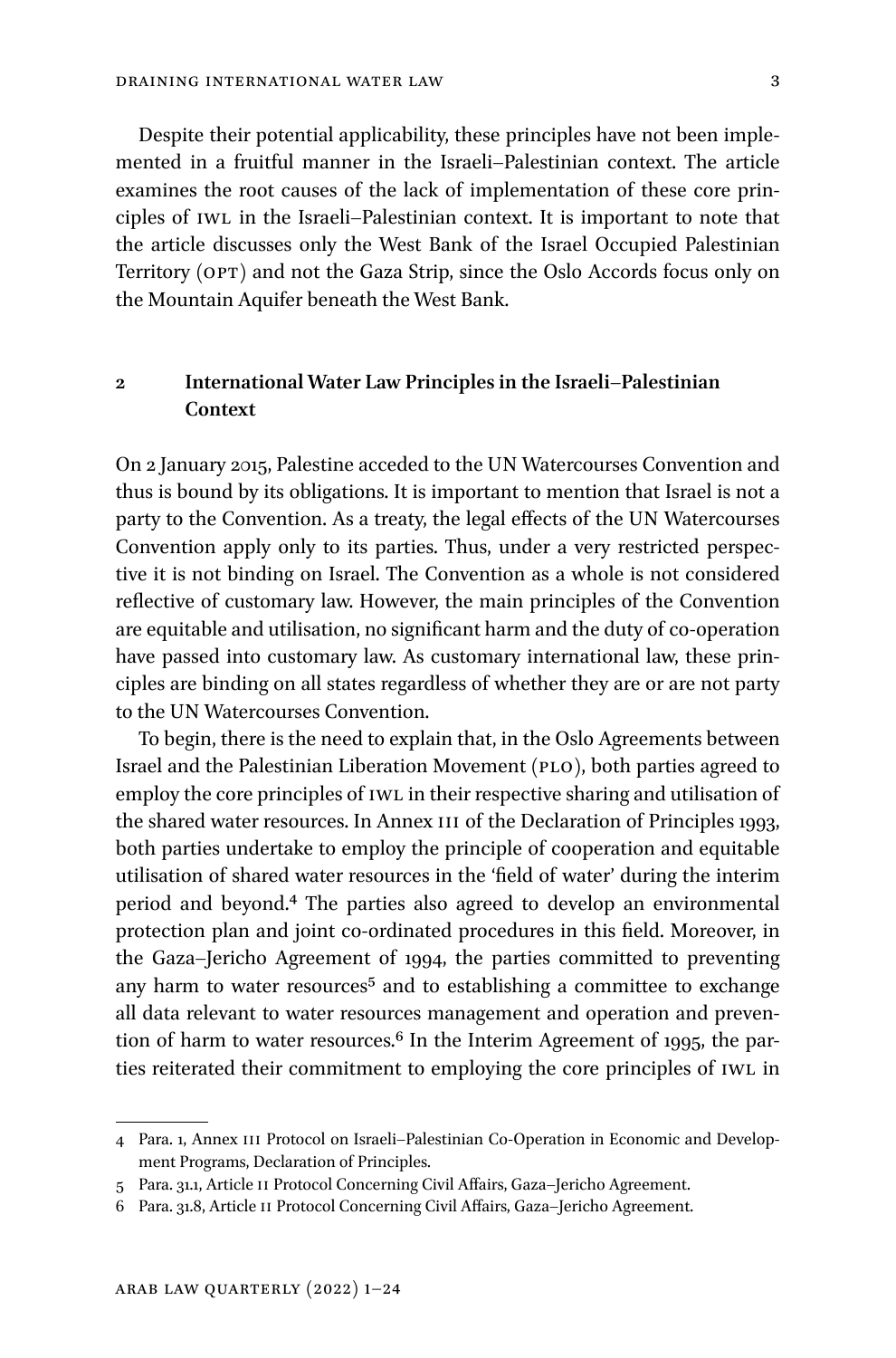the management of shared water resources and environment.7 Article 40 of Annex II of the Interim Agreement enunciates several principles and undertakings in regards to water and environmental issues. The parties agreed upon important principles of IWL such as: the duty to prevent harm to water resources, sustainable use of water resources, the duty to co-operate and coordinate, and to prevent the deterioration of water quality in water resources.<sup>8</sup>

Therefore, the core principles of IWL are applicable to the Israeli–Palestinian context by virtue of being international customary law and the various agreements made between both sides. The water resources in the OPT include surface water (the Jordan River) and groundwater (the Mountain Aquifer and the Coastal Aquifer) resources. Article 2 of the UN Water Courses Convention defines the watercourse as 'a system of surface waters and groundwater constituting by virtue of their physical relationship a unitary whole and normally flowing into a common terminus'.<sup>9</sup> This definition includes the surface water resources and the underground water resources that are connected to surface water. The Jordan River is an international watercourse that undoubtedly falls under the definition of Article 2 and is thus subject to the UN Water Courses Conventions rules.10 As for the Mountain and Coastal Aquifers, these aquifers are not connected to surface water and are considered to be confined, renewable groundwater resources since they receive a certain amount of rainwater which falls on the West Bank.<sup>11</sup> As such, the Mountain and the Coastal Aquifers do not fall under the definition of Article 2 of the UN Water Courses Convention. Nevertheless, the International Law Commission has issued a separate resolution<sup>12</sup> to bridge that lacuna in the UN Watercourses Convention,

<sup>7</sup> Interim Agreement.

<sup>8</sup> Article 40, Appendix 1, Annex III Protocol Concerning Civil Affairs, Interim Agreement.

<sup>9</sup> Article 2, UN Water Courses Convention.

<sup>10</sup> Abouali, *supra* note 1; F. Daibes-Murad, *A New Legal Framework for Managing the World's Shared Groundwaters: A Case Study from the Middle East* (London: IWA Publishing, Alliance House, 2005); A. Van Edig, *Aspects of Palestinian Water Rights* (Ramallah: Ramallah Centre for Human Rights Studies, 1999).

<sup>11</sup> United Nations Environment Programme (UNEP), *Desk study on the environment in the Occupied Palestinian Territories* (New York, NY: United Nations, 2000), p. 32; Y. Kahane, 'The Turonian-Cenomanian aquifer' in E. Feitelson & M. Haddad (eds.), *Management of Shared Groundwater Resources: The Israeli*–*Palestinian Case with International Perspective*  (Heidelberg: Springer Science & Business Media, 2001) 83–106; Y. Harpaz, M. Haddad & S. Arlosoroff, 'Overview of the Mountain Aquifer' in E. Feitelson & M. Haddad (eds.), *Management of Shared Groundwater Resources: The Israeli*–*Palestinian Case with an International Perspective* (Heidelberg: Springer Science & Business Media, 2001) 43–57, p. 48.

<sup>12</sup> International Law Commission, 'Resolution on confined trans-boundary groundwater: Report of the Commission to the General Assembly on the work of its 46th Session 1994',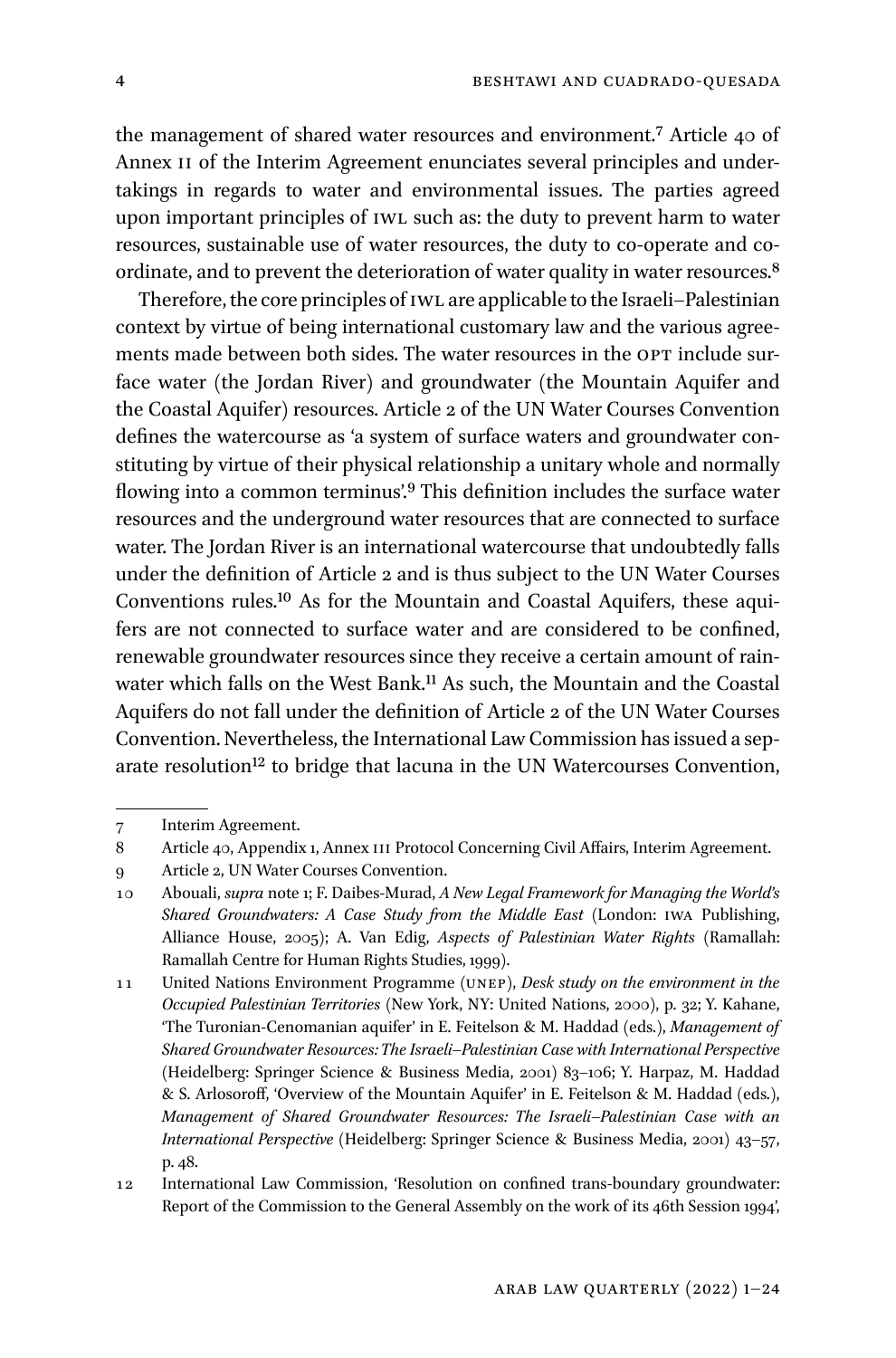recommending that other types of groundwater should also be governed by the rules of the Convention.13 Furthermore, in the Oslo Agreements the parties did not exclude the applicability of the core principles of IWL to the shared groundwater. The general language of the Oslo Agreements, in relation to water resources, suggests that the parties intended to apply the agreed upon principles of IWL to both surface and groundwater.14 More than two decades have passed since the Oslo Agreements; however, no other treaty has been reached since then. Therefore, the Palestinian water resources, surface and groundwater, governed by the rules of the UN Watercourses Convention. Having established the applicability of these three principles of IWL to the Israel–OPT context, the following sections will discuss each principle and its implementation (or lack of) in the Israeli–Palestinian context.

#### **2.1** *Principle of Equitable and Reasonable Utilisation of Watercourses*

The principle of equitable and reasonable utilisation is considered a cardinal rule of IWL, and enjoys overwhelming support as a customary rule of international law.15 It entitles each state sharing a given watercourse to a legal right to utilise that watercourse in a reasonable and equitable manner. The principle is grounded on the concept of limited territorial sovereignty, which allows each riparian state to make a reasonable use of the shared waters within its jurisdiction while respecting that other riparians should receive their shares. Thus, the equitable and reasonable principle provides for a balance of interests which reconcile the uses and needs of each riparian state.

in *Yearbook of the International Law Commission*, Vol. 2 (New York, NY: United Nations, 1996), p. 135.

<sup>13</sup> G.E. Eckstein, 'Protecting a hidden treasure: The UN International Law Commission and the International Law of Trans-Boundary Ground Water Resources', *Sustainable Development Law & Policy* 5(1) (2005): 5–15, p. 7; G. Loibl, 'Groundwater resources: A need for international legal regulation?', *Austrian Review of International and European Law Online* 5(1) (2000): 81–120, p. 95.

<sup>14</sup> J.W. Dellapenna, 'The Evolving International Law of Transnational Aquifers', in E. Feitelson & M. Haddad (eds.), *Management of Shared Groundwater Resources: The Israeli-Palestinian Case with an International Perspective* (The Hague: International Development Research Centre & Kluwer Academic, 2000) 209–259, p. 254.

<sup>15</sup> O. McIntyre, *Environmental Protection of International Water Courses under International Law* (Farnham: Ashgate, 2007) 53–86; S.C. McCaffrey, *The Law of International Watercourses: Non-Navigational Uses* (Oxford: Oxford University Press, 2011). Daibes-Murad, *supra*  note 12; Salman, *supra* note 4; O. McIntyre, 'The Principle of Equitable and Reasonable Utilisation', in A. Tanzi, O. McIntyre, A. Kolliopoulos, A. Rieu-Clarke & R. Kinna (eds.), *The UNECE Convention on the Protection and Use of Transboundary Watercourses and International Lakes: Its Contribution to International Water Cooperation* (Leiden: Brill-Nijhoff, 2015). 146–159.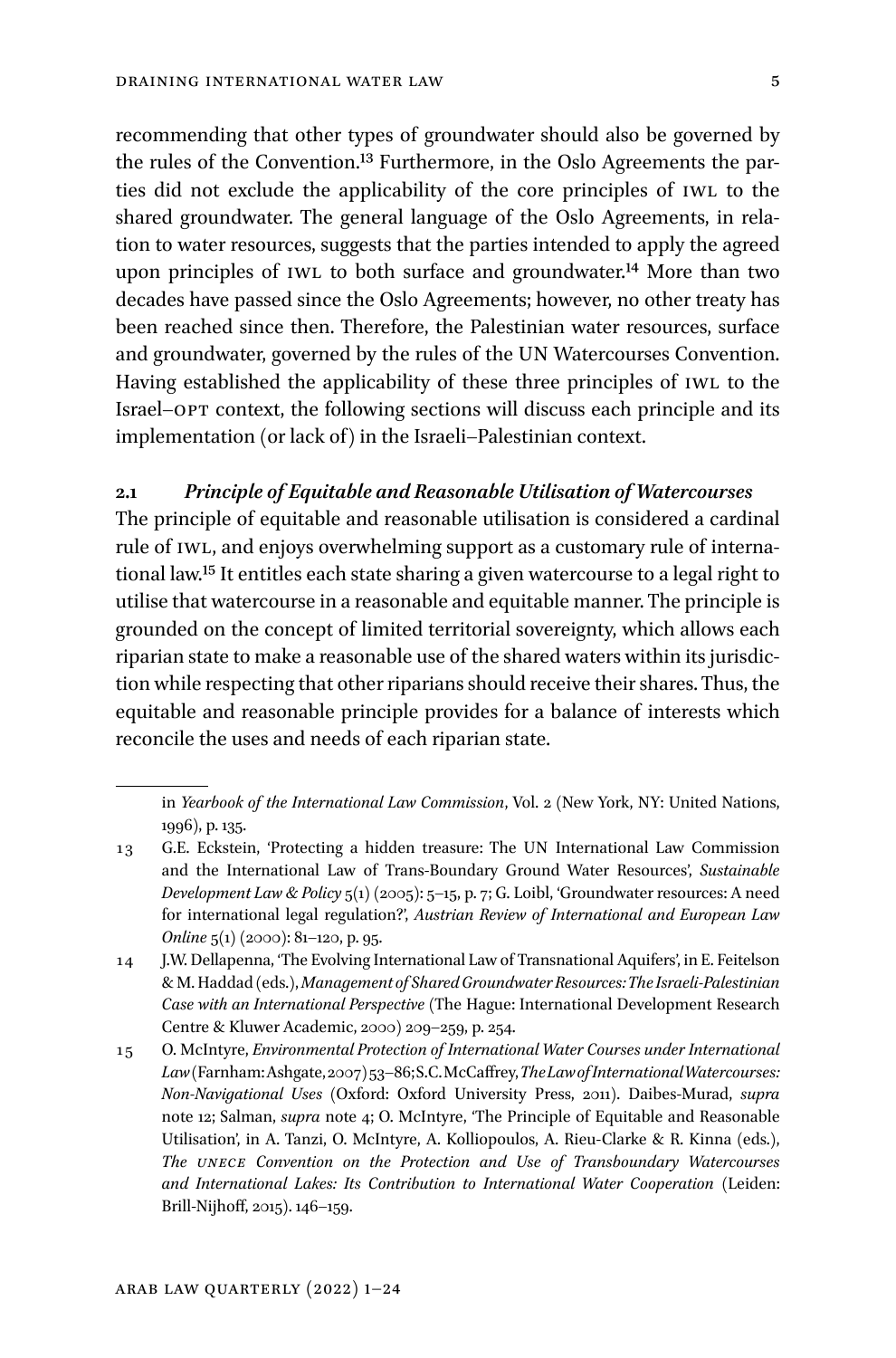The principle was coined in the early 20th century in several decisions by the Supreme and Federal Courts of the United States in interstate water apportionment cases.16 It has been incorporated in many international and regional treaties regarding shared water utilisation and endorsed in several decisions of international courts and tribunals and state practice.17 In the *territorial jurisdiction of the international commission of the river order* case, the Permanent Court of International Justice favoured the notion of community of interests in navigation among all riparian states and referred to the principle as 'the perfect equality of all riparian states in the user [sic] of the whole course of the river and the exclusion of any preferential privileges of any riparian state in relation to others'.18 Moreover, in the case *Gabcikovo-Nagymaros* the International Court of Justice (ICJ) confirmed the status of the principle as a fundamental norm in the field of non-navigational uses of water courses.19 The Court recommended that Slovakia and Hungary settle their disputed issues in accordance to the principle of equitable and reasonable utilisation.20 Moreover, the principle is incorporated in many international and regional water conventions and agreements; 1966 Helsinki Rules (Articles IV, V, VII, X, XXIX, The Convention on Protection and Use of Transboundary Watercourses and International Lakes 1992 (Article 2), SADC protocol on shared watercourses systems 1995 (Article 2), Mekong Agreement 1995 (Articles 4, 6, 26), Mahakali River Treaty 1996 (Articles 3, 7, 8), UN Watercourses Convention 1997 (Articles 5–7, 15–17, 19), Sava River Basin Agreement 2002 (Articles 7–9), and Berlin Rules 2004 (Articles 10, 12–16).

# 2.2.1 Palestinian Position towards the Principle of Equitable and Reasonable Utilisation of Water Courses

The Palestinian position considers the rules of international law as the basis for claiming their water rights. In particular, the official Palestinian position considers the principle of permanent sovereignty over natural resources as the backbone of its claims in regaining Palestinians' water rights as a first step in

<sup>16</sup> McCaffrey, *supra* note 15.

<sup>17</sup> Catherine Redgwell, *International Law and the Environment*, 3rd edn. (Oxford: Oxford University Press, 2009), p. 542.

<sup>18</sup> The Permanent Court of International Justice, 'Case relating to the Territorial Jurisdiction of the International Commission of the River Oder', *Publications of the Permanent Court of International Justice: Collection of Judgements* 16 (1929), p. 27, available online at [http://](http://www.icj-cij.org/pcij/serie_A/A_23/74_Commission_internationale_de_l_Oder_Arret.pdf) [www.icj-cij.org/pcij/serie\\_A/A\\_23/74\\_Commission\\_internationale\\_de\\_l\\_Oder\\_Arret.pdf](http://www.icj-cij.org/pcij/serie_A/A_23/74_Commission_internationale_de_l_Oder_Arret.pdf)  (accessed 15 July 2016).

<sup>19</sup> GabCikovo-Nagymaros Case in 'International Court of Justice ICJ', GabCikovo-Nagymaros Project (Hungary/Slovakia), Judgment 1, *CJ Reports 1997*; *e.g*., paras 78, 85, 147, 150.

<sup>20</sup> *Ibid*.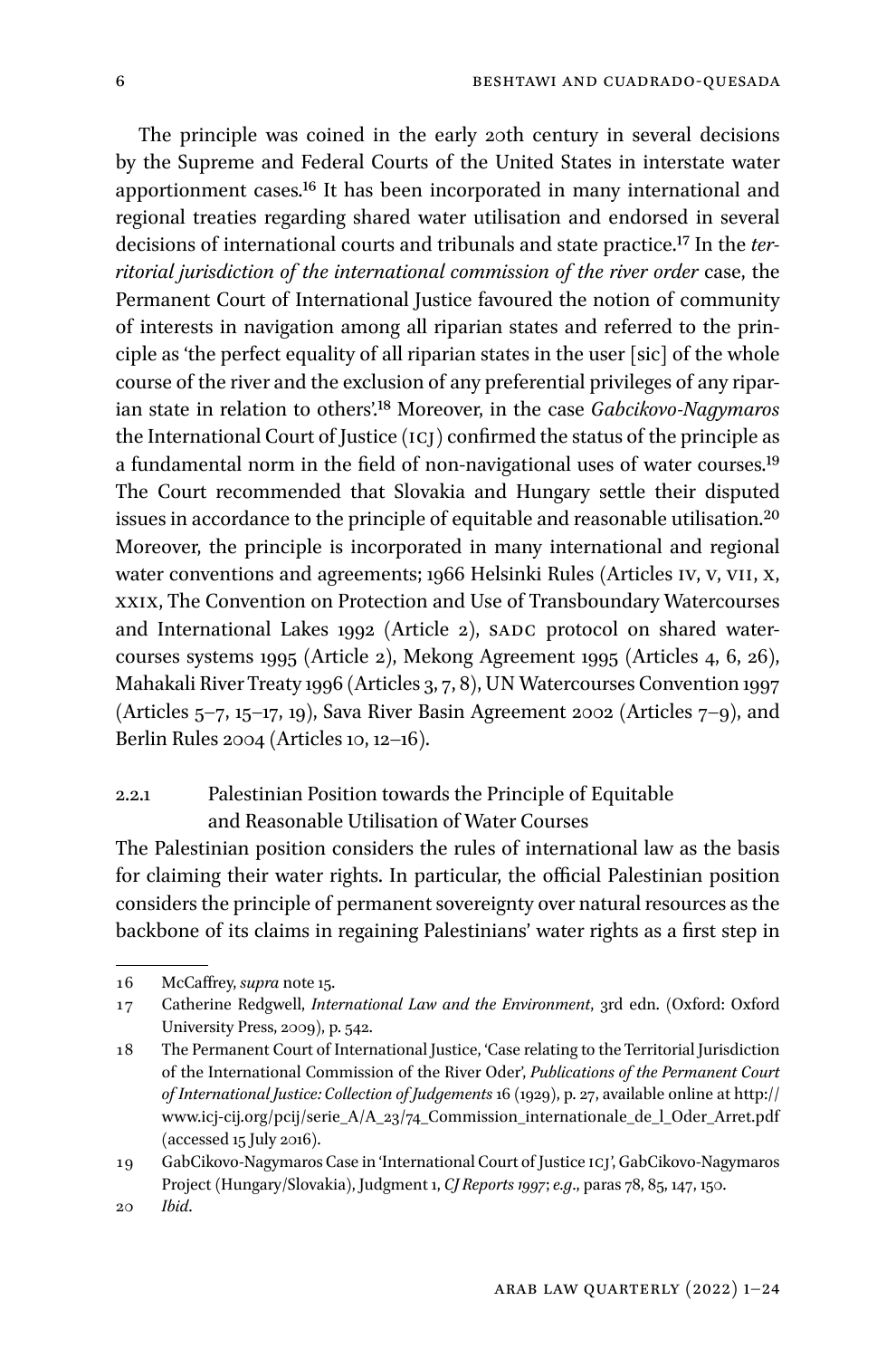achieving a just solution.21 Palestinians claim limited territorial sovereignty over the Coastal Aquifer underlying the Gaza Strip, as well as parts of the Mountain Aquifer underlying the West Bank. It considers the eastern, western and northern basins of the Mountain Aquifer as shared trans-boundary aquifers with Israel, but refuses to consider the eastern basin of the Mountain Aquifer as a transboundary aquifer. Also, they claim limited territorial sovereignty to portions of the Jordan River basin adjacent to the West Bank.<sup>22</sup>

According to the chief Palestinian negotiators for the permanent status negotiations, 'water rights are what the negotiations are all about, but Palestinians do envision co-operation with the Israelis in the future on the use of resources once they recognise these rights'.23 They also insist that Palestinian water rights have always been recognised during the past under Ottoman, British and Jordanian rule of OPT, and that these rights were only denied under the Israeli occupation.24 The Palestinian position further adopts the basic principles of international water law in regulating its water relations with Israel. It provides that the principle of equitable and reasonable utilisation should be the reference in utilising, protecting and developing shared water resources between Israel and OPT.25 The position gives special regard to the factor of vital human needs in utilising the shared resources, and acknowledging that water for economic and social development needs shall be determined based on methodologies agreed on by both sides.26 The Palestinian position has been criticised by some authors and refused by Israel<sup>27</sup> because it favours one factor  $-$  that of natural attributes of the watercourse – over the others in determining the OPT's equitable and reasonable portion of the shared waters.

22 *Ibid*.

24 *Ibid*.

<sup>21</sup> 'Legal Framework of Permanent Status Negotiations: The Palestinian Water Rights. Legal Report 2003'. Found in Daibes-Murad, *supra* note 10 at 52; see also Palestinian Negotiation Affairs Department, available online at: <https://www.nad.ps/en/our-position/water>.

<sup>23</sup> Interview with Sa'eb Erekat, 1994. Quoted in A.R. Rouyer, 'The Water Issue in the Palestinian–Israeli Peace Process', *Survival: Global Politics and Strategy* 39(2) (1997): 57–81, p. 69.

<sup>25</sup> H. Zarour & J. Isaac, 'Nature's apportionment and the open market: A Promising Solution to the Arab–Israeli Water Conflict', *Water International* 18(1) (1993): 40–53; J. Kuttab & J. Ishaq, 'Approaches to the Legal Aspects of the Conflict on Water Rights in OPT/Israel', *Studies in Environmental Science* 58 (1994): 239–249.

<sup>26</sup> Daibes-Murad, *supra* note 10 at 53.

<sup>27</sup> Israel Water Authority, *The Issue of Water between Israel and the Palestinians* (Jerusalem: Israel Water Authority, 2009).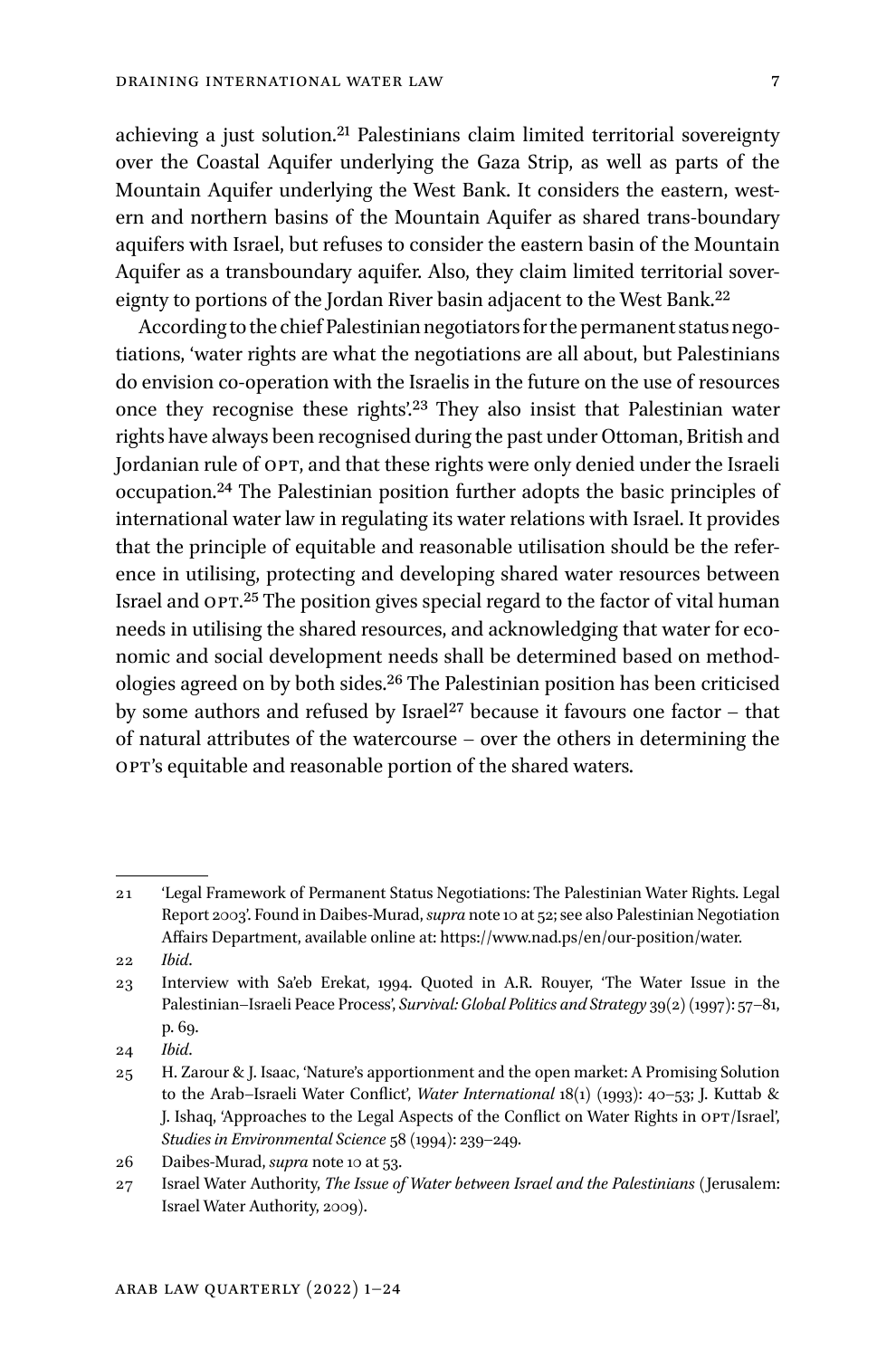# 2.2.2 Israeli Position towards the Principle of Equitable and Reasonable Utilisation of Water Courses

Israel bases its position on a needs-based approach instead of a rights-based approach to solve the water issue. To support its position, Israel bases its claim on the doctrine of 'prior use' or 'historical rights' and constantly insists that all existing uses are non-negotiable.28 The position argues that the water from the Mountain Aquifer flows naturally to Israel, and immigrant Jewish farmers have utilised most of the waters of the Mountain Aquifer prior to 1967 and that 'the Palestinians have never used this water'.29 Therefore, this has established a prior right to use that water to the Israelis, which is supported by international law.30 The position further proposes 'practical solutions' to solve the water issue. It suggests alternative sources for the Palestinians to satisfy their water needs (*i.e*., waste–water re-use, reduction of water losses, desalination, purchasing water from Israel and neighbouring countries). Israel considers the Palestinian proposition of sharing the trans-boundary waters, to be 'utterly unacceptable',31 as it threatens Israel's water security. Israel's official position prefers to preserve the status quo of the shares and control of water resources and finds pragmatic solutions for the water needs of the Palestinians without discussing water rights '[t]he practical reality existing between nations shows that it is not the rules of international law that determine agreed solutions, but rather practical considerations that are discussed and concluded in the framework of negotiations'.32

Legally speaking, the UN Watercourses Convention clearly stipulates that no factor enjoys priority over other factors in determining equitable and reasonable utilisation of water resources.<sup>33</sup> The weight to be given to each factor is determined based on its importance in comparison with other factors, and all factors should be considered together to reach a conclusion.34 When conflict arises between uses of water courses, special regard should be given to

<sup>28</sup> *Ibid.*; H. Shuval, 'A Water for Peace Plan: Reaching an Accommodation on the Israeli– Palestinian Shared Use of the Mountain Aquifer', *The OPT*–*Israel Journal* III(3) (1996): **PAGE NUMBERS?**; G. Baskin (ed.), 'The West Bank and Israel's Water Crisis', in *Water: Conflict or Co-operation*, Vol. 2 (Israel/OPT Center for Research and Information, 1992) **PAGE NUMBERS?**; Haim Gvirtzman, 'The Israeli–Palestinian Water Conflict: An Israeli Perspective', *Mideast Security and Policy Studies* 94 (2012): 1–36*.*

<sup>29</sup> Israel Water Authority, *supra* note 27.

<sup>30</sup> *Ibid.*; Shuval, *supra* note 28; Baskin, *supra* note 28; Gvirtzman, *supra* note 28.

<sup>31</sup> Israel Water Authority, *supra* note 27.

<sup>32</sup> *Ibid*.

<sup>33</sup> Article 10(1), UN Water Courses Convention.

<sup>34</sup> Article 6(3), UN Water Courses Convention.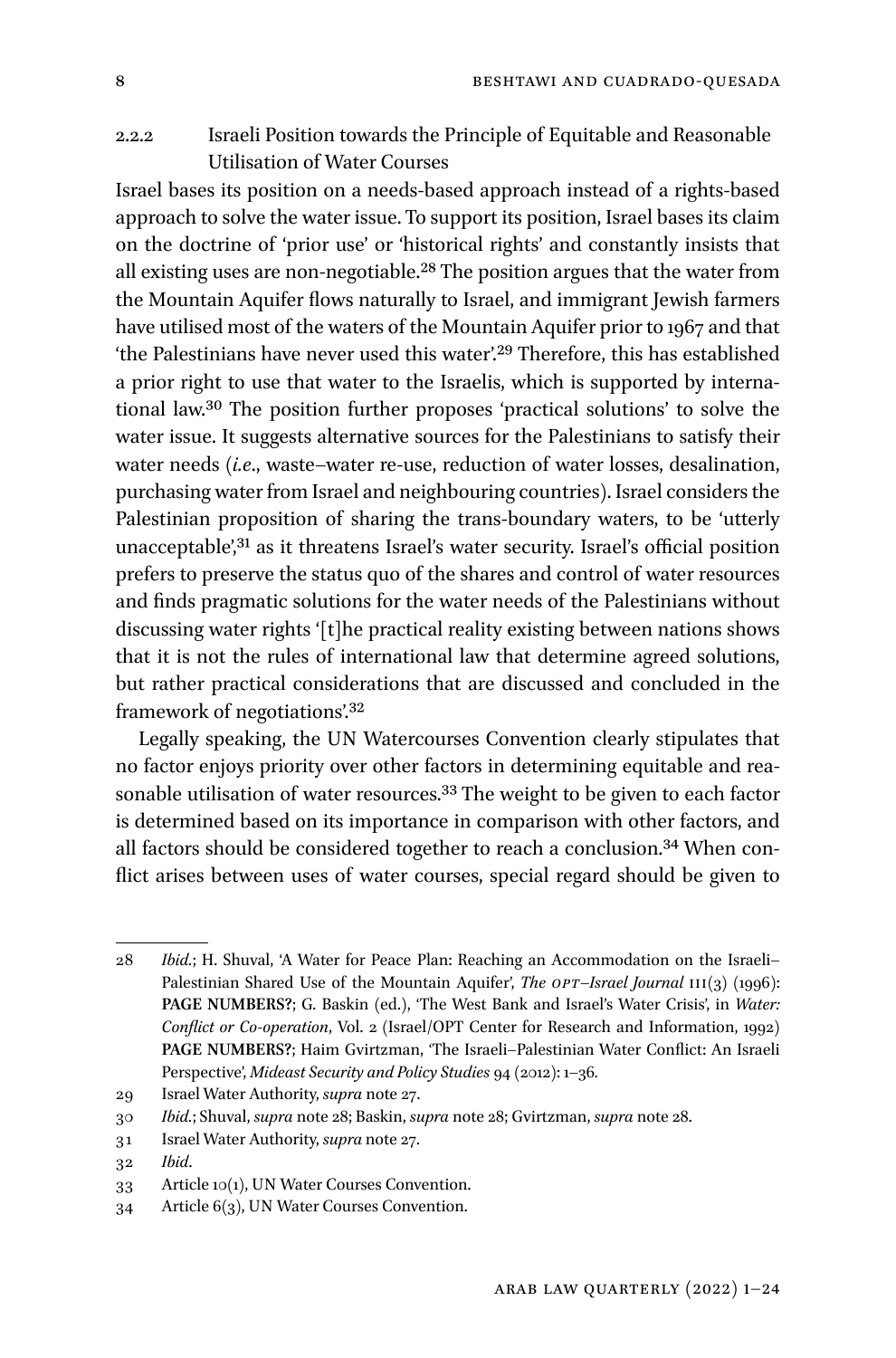vital human need.35 Furthermore, although the factor of 'prior use' is listed in the Helsinki Rules as one factor in determining the equitable and reasonable utilisation of water resources, the UN Watercourses Convention does not mention 'prior use' in its list of factors, but does mention the factor of 'existing and potential uses'.36 Between existing and potential uses, the UN Watercourses Convention gives equal consideration to both existing and potential uses of the watercourse. Neither use is given priority over the other.37 However, in practice, recent research suggests that 'potential uses' is given more consideration than 'existing uses', and studies show that recent agreements over water sharing incline to favour a needs-based approach over a prior-use-based approach.38 This means that Palestinians' 'potential uses' of the shared water courses would be given equal standing to the 'existing' Israeli share, or maybe even more. Even if, one accepted the Israeli argument that one factor, 'prior use', prevails over other factors, this argument is not equitable. When Israel raises the argument of 'prior use', it points to a specific period of time. That period is between 1920 and 1940 when Jewish settlers started utilising springs and then, after the creation of Israel, presumably from 1950 to 1967, Israel fully utilised the Northern and Western basins of the Mountain aquifer unilaterally.39 Israel was established in 1948 and its major plans of diverting and utilising water resources of the area started in the mid-1960s, namely the diversion of the Jordan River and creating the National Carrier with its supporting water pumping units. These plans were executed unilaterally by Israel, while Palestinians and neighbouring Arab countries contested these plans.40

Moreover, Israel's claim of prior use seems inconsistent with the rule of 'prior use' itself as Israel does not address the questions about 'prior uses' before the establishment of Israel and the arrival of the Jewish settlers to the

<sup>35</sup> Article 10(2), UN Water Courses Convention.

<sup>36</sup> Article 6, UN Water Courses Convention.

<sup>37</sup> McIntyre, *supra* note 15; Edig, *supra* note 10.

<sup>38</sup> A.T. Wolf, 'From Rights to Needs: Water Allocations in International Treaties', in E. Feitelson & M. Haddad (ed.), *Management of Shared Groundwater Resources: The Israeli*–*Palestinian Case with an International Perspective*, *Natural Resources Management and Policy* (Heidelberg: Springer Science+Business Media, 2001) 133–166; J. Lautze & M. Giordano, 'Equity in Trans-boundary Water Law: Valuable Paradigm or Merely Semantics', *Colorado Journal of International Environmental Law and Policy 17(1)* (2006): 89–122; I. Fischhendler, A.T. Wolf & G. Eckstein, 'The Role of Creative Language in Addressing Political Realities: Middle-Eastern Water Agreements' in S.B. Megdal, R.G. Varady & S. Eden (eds.), *Shared Borders, Shared Waters: Israeli*–*Palestinian and Colorado River Basin Water Challenges* (Boca Raton, FL: CRC Press/Balkema, 2012), 53–74.

<sup>39</sup> Gvirtzman, *supra* note 28. 40 Abouali, *supra* note 1.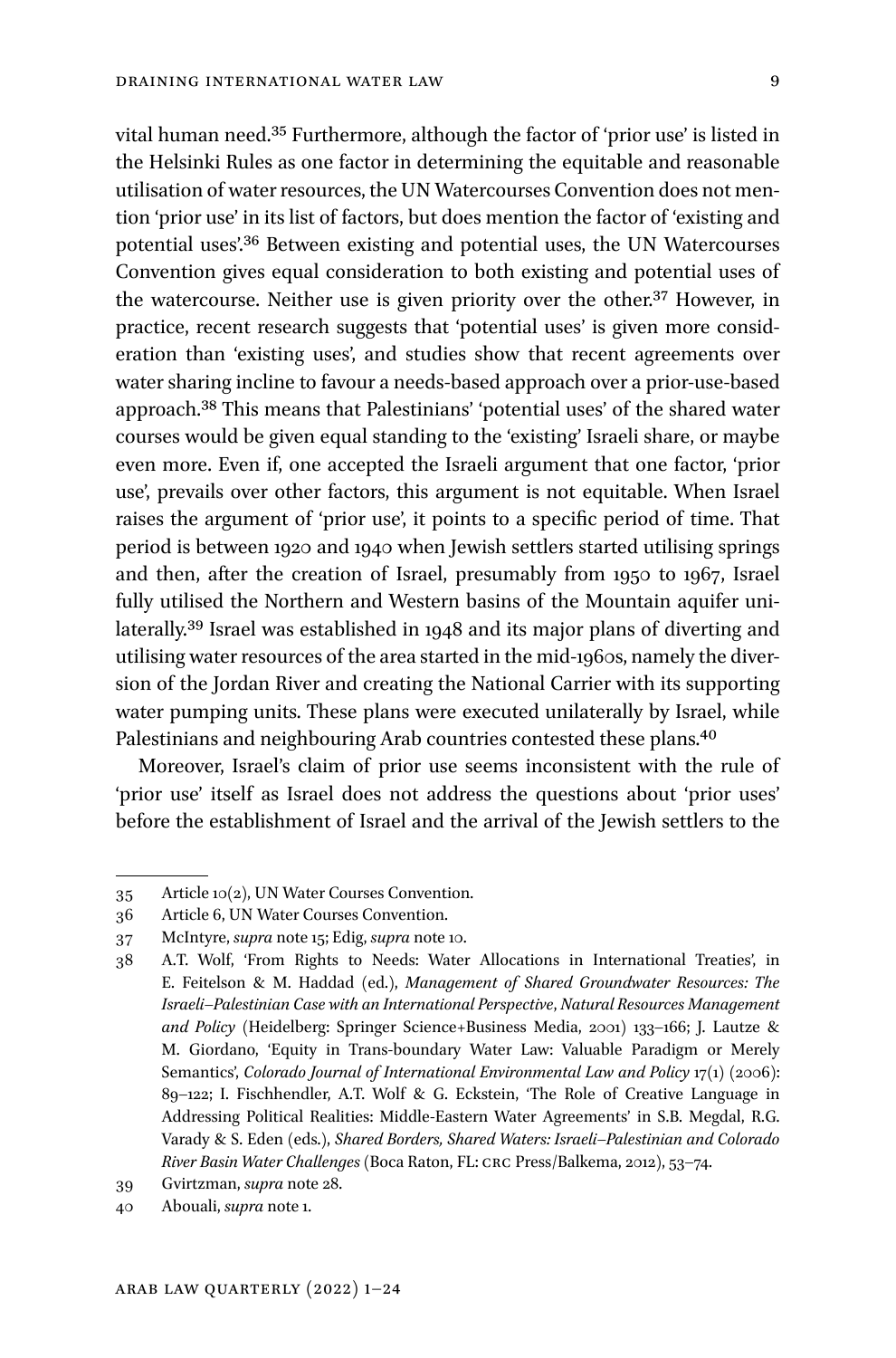OPT. Israel's position seems to ignore that many Palestinians lived for generations on this same land and utilised the same resources until being expelled from it in 1948 by Jewish militias.<sup>41</sup> Currently, more than 24% of the population of the OPT are refugees from what is now Israel living in devastating conditions with very limited access to water due to the Israeli restrictions.<sup>42</sup> Furthermore, Israel's 'prior use' was established *de facto* by unilaterally diverting the Jordan River and extracting major quantities of water from the Mountain Aquifer. Israel did not notify other riparians (Jordan, Lebanon, Syria and OPT) about these water utilizations as required by procedural principles of IWL.<sup>43</sup> Israel's claim of 'prior use' seems to not take into consideration the OPT's circumstances of being restricted to utilise water resources due to foreign occupations. The Israeli *de facto* water utilisation, which was established and is maintained by military power, does not acquire legitimacy unless other riparians agree to it, which has not been the case even up until present. Moreover, when Israel occupied The West Bank and Gaza in 1967 it introduced restrictions and policies that resulted in changing the water sector in the OPT. These policies including several military orders that are still in force today enabled Israel to control all the water resources in the OPT, extracting significant amounts of water from the OPT, while freezing Palestinian water extraction and utilisation of water from the Mountain Aquifer, and totally denying Palestinian access to the Jordan River. At the same time, Israel has been diverting water from the OPT for its own benefit and to illegal settlements<sup>44</sup> in the OPT, particularly the agriculture settlements in the Jordan Valley which consume massive amounts of water.45 For instance, the Israeli Military Proclamation No. 2 of 1967 considered all water resources in the OPT property of the state of Israel and under the exclusive custody of the military commander of the Israeli

<sup>41</sup> I. Pappe, *The Ethnic Cleansing of Palestine* (London: Oneworld Publications, 2007).

<sup>42</sup> United Nations Relief and Works Agency for OPT refugees in the near east UNRWA, *2015 OPT Emergency Appeal Oneworld Publications: Annual Report* (New York, NY: United Nations, 2015), available online at [http://www.unrwa.org/sites/default/files/content/](http://www.unrwa.org/sites/default/files/content/resources/2015_opt_emergency_appeal_annual_report.pdf) [resources/2015\\_opt\\_emergency\\_appeal\\_annual\\_report.pdf](http://www.unrwa.org/sites/default/files/content/resources/2015_opt_emergency_appeal_annual_report.pdf) (accessed 2 August 2016); Amnesty International, *Troubled Waters: Palestinian Denied Fair Access to Water* (London: Amnesty International, 2009).

<sup>43</sup> S.S. Elmusa, 'Towards an Equitable Distribution of the Common Palestinian–Israeli Waters: An International Water Law Framework', *Studies in Environmental Science* 58 (1994): 451–467.

<sup>44</sup> Legal Consequences of the Construction of a Wall in the Occupied Palestinian Territory, Advisory Opinion, *ICJ Reports 2004*, p. 136, paras 95–101, 120.

<sup>45</sup> Human Rights Watch, *Separate and Unequal: Israel's Discriminatory Treatment of Palestinians in the Occupied Palestinian Territories*, 2010.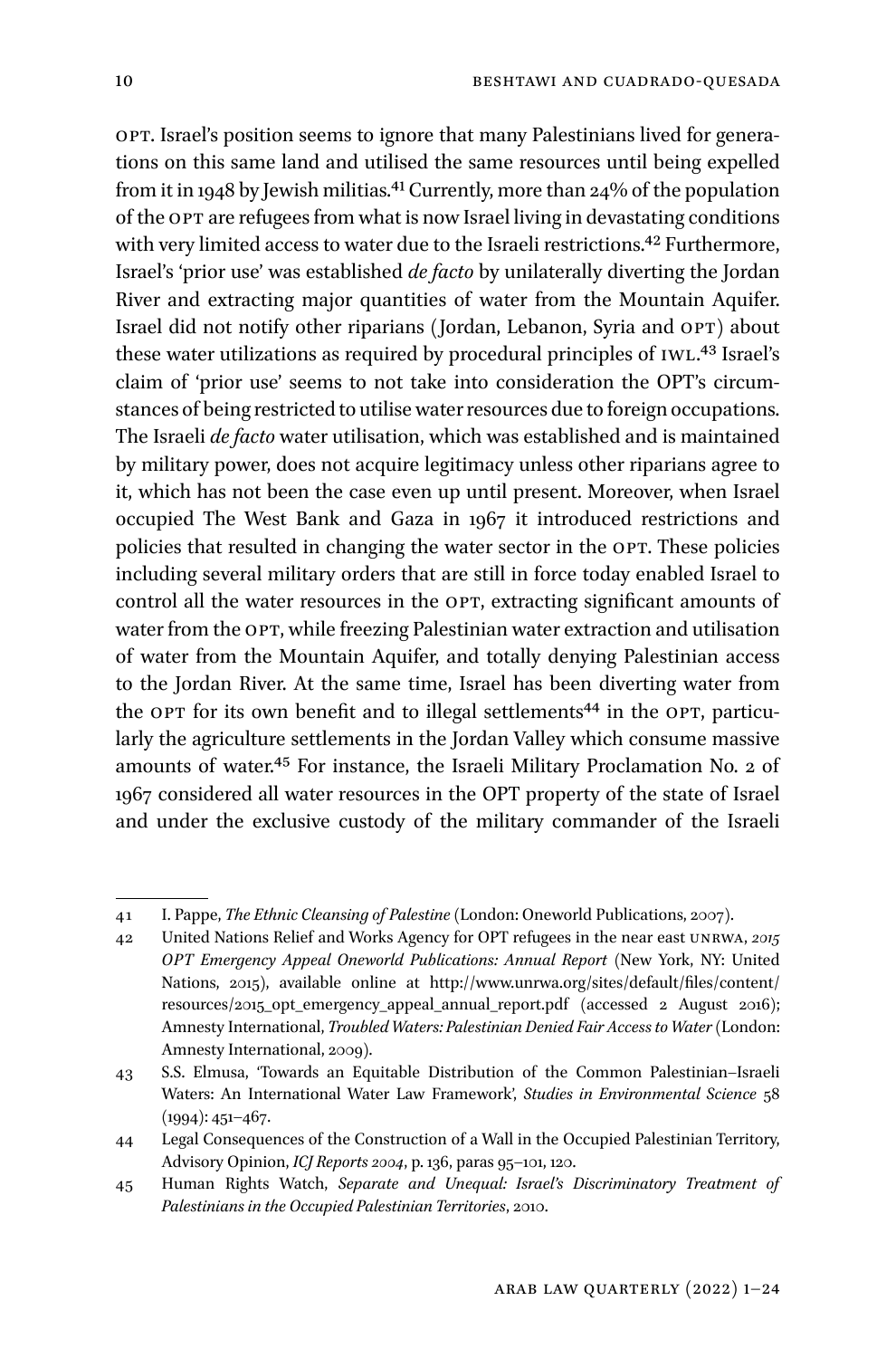forces in the region.46 Further, Israeli Military Order No. 92 of 1967 empowered the Israeli officer in charge the responsibilities of managing water resources in the OPT including; licences of drilling water wells as well as the abstracting, distribution and use of water resources in the OPT.<sup>47</sup> Further, Israeli Military Order No. 158 amended pre-existing Jordanian Water Monitoring Law No. 31 (1953), by investing the Officer in Charge with comprehensive regulatory and procedural powers relating to 'water establishments'. Contrary to pre-existing Jordanian water monitoring law, which gave the authority the right to refuse to grant a license according to specified stipulations in that law, this order gave the Officer in Charge absolute power to refuse to grant permits without giving reasons.

Current water allocation between Israel and the OPT is neither equitable nor reasonable. Data shows enormous disparity in terms of water allocation. Israel *de facto* extracts 80% of the estimated potential of the Mountain Aquifer, while Palestinians have access to one-fifth of the Aquifer and only extract 20% of the estimated potential of the Aquifer.<sup>48</sup> In the Jordan River, Israel has exclusive control and access and denies Palestinians any access to the waters of the River since 1967 until the present. Further, the available water supply in the OPT is 196 million cubic meter (MCM) while in Israel is 2,271 MCM and the Israeli consumption of water for domestic use is 300 litres per capita per day (LPCD), Palestinian consumption for domestic use in the OPT is only 70 LPCD,49 which is far below the recommended global standard of 100 litres per person per day set by the World Health Organization.

### **2.3** *Obligation not to Cause Significant Harm to a Watercourse*

The rule of no harm is a well-established customary rule of international law and considered to be an expression of the rule of good neighbourliness. It is also central to international environmental law.50 In the context of IWL, the

<sup>46</sup> Israeli Military Proclamation No. 2, available online at [https://andyreiter.com/wp-content/](https://andyreiter.com/wp-content/uploads/military-justice/il/Laws%20and%20Decrees/Israel%20-%201967%20-%20Proclamation%20No.%202%20Regarding%20Regulation%20of%20Administration%20and%20Law.pdf) [uploads/military-justice/il/Laws%20and%20Decrees/Israel%20-%201967%20-%20](https://andyreiter.com/wp-content/uploads/military-justice/il/Laws%20and%20Decrees/Israel%20-%201967%20-%20Proclamation%20No.%202%20Regarding%20Regulation%20of%20Administration%20and%20Law.pdf) [Proclamation%20No.%202%20Regarding%20Regulation%20of%20Administration%20](https://andyreiter.com/wp-content/uploads/military-justice/il/Laws%20and%20Decrees/Israel%20-%201967%20-%20Proclamation%20No.%202%20Regarding%20Regulation%20of%20Administration%20and%20Law.pdf) [and%20Law.pdf](https://andyreiter.com/wp-content/uploads/military-justice/il/Laws%20and%20Decrees/Israel%20-%201967%20-%20Proclamation%20No.%202%20Regarding%20Regulation%20of%20Administration%20and%20Law.pdf) (accessed 13 Oct. 2021).

<sup>47</sup> Edig, *supra* note 10; Abouali, *supra* note 1.

<sup>48</sup> The World Bank, *West Bank and Gaza: Assessment of restrictions on Palestinian Water Sector Development* (Washington, DC: The International Bank for Reconstruction and Development/The World Bank, 2009).

<sup>49</sup> J. Luckmann, K. Siddig & J. Agbahey, 'Redistributing water rights between the West Bank and Israel: More than a zero-sum game?', *Economic Research Forum*, Working Paper No. 1410, Economic Research Forum (October 2020); Amnesty International, *supra* note 45.

<sup>50</sup> A. Hildering, *International Law, Sustainable Development and Water Management*  (Utrecht: Eburon Publishers, 2004), p. 160.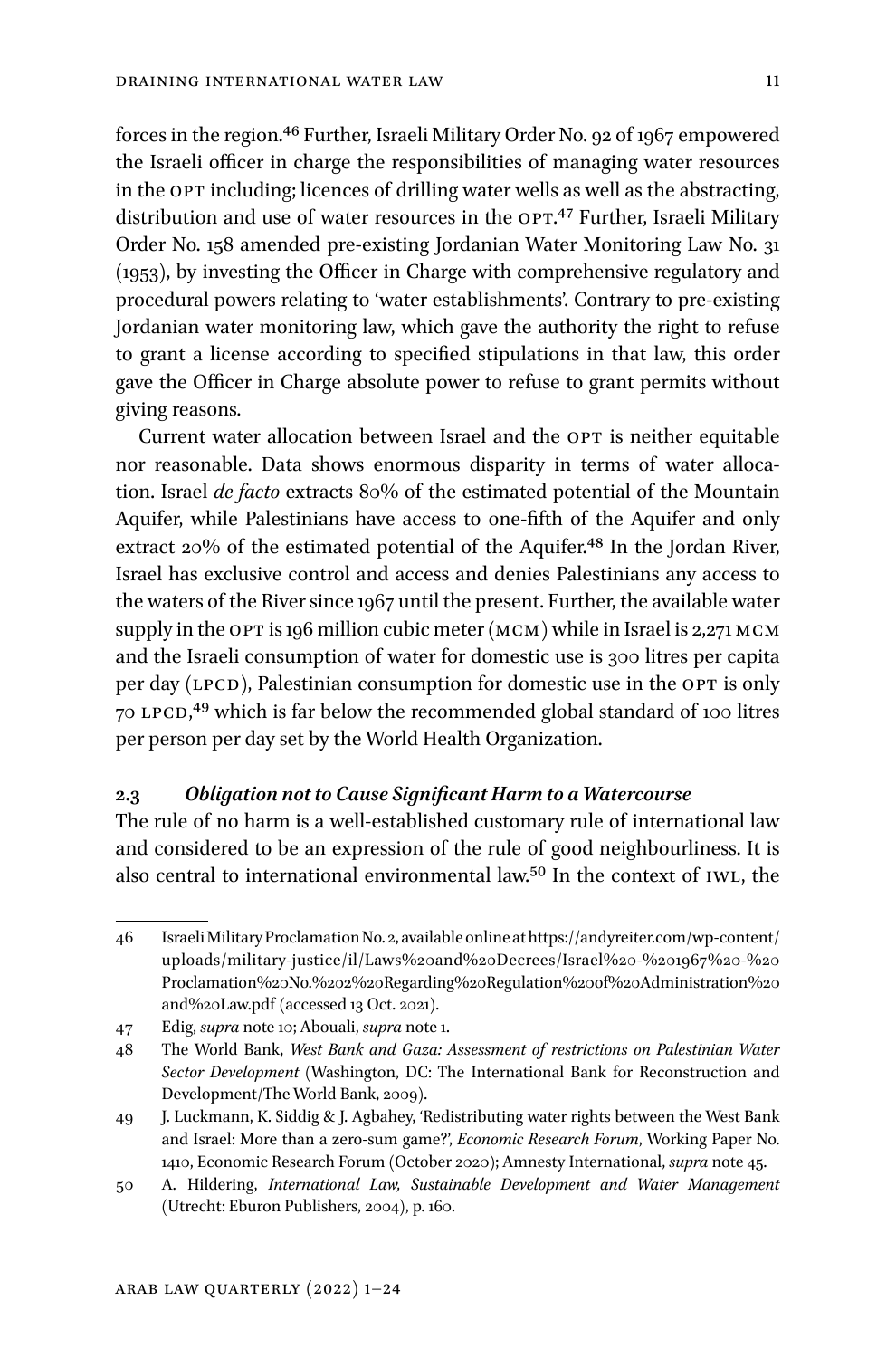obligation not to cause significant harm entails the prohibition of causing significant harm to the interests of other states who share the same watercourse.51 Such harm could take different forms; for example, it might be the result of diminution in the quantity or quality of water due to excessive pumping of groundwater, or new upstream work, or pollution.52 Furthermore, harm could also be a result of indirect use of the watercourse by a state, for instance, deforestation, which may cause harmful flooding in another state.53 The no significant harm principle is not meant to forbid any harm; however, it aims at tackling serious harm and contains a due diligence obligation.<sup>54</sup> The due diligence duty means that the harm must have been foreseeable for the state that caused it on the basis of best available science and knowledge.55

In measuring the degree of harm and when it becomes significant, the ILC has clarified that for 'appreciable harm'56 to occur the harm must be capable of being established by objective evidence. There must be a real impairment of use, *i.e*., a detrimental impact of some consequence upon, for example, public health, industry, property, agriculture, or the environment in the affected state'.57 The rule of no significant harm was incorporated in international legal instruments and agreements as well as judicial decisions such as the *Lake Lanoux* arbitration. The arbitral tribunal ruled that 'states are under obligation not to exercise their rights in a manner which ignores the rights of other states'.58 Similarly, the ICJ in the *Pulp Mills* case considered the rule as the

- 57 *Yearbook of the International Law Commission 1988* (1990) Part Two, *Report of the Commission to the General Assembly on the Work of its Fortieth Session*, 36.
- 58 Lake Lanoux Arbitration, 'Lake Lanoux Arbitration (*France* v. *Spain*)', Arbitral Tribunal, 12 R.I.A.A. 281; 24 I.L.R. 101 1957) 116.

<sup>51</sup> M.M. Rahaman, 'Principles of international water law: creating effective trans-boundary water resources management', *International Journal of Sustainable Society* 1(3) (2009): 207–223.

<sup>52</sup> McCaffery notes that harm could also result from 'obstruction of fish migration, works on one bank of a contiguous watercourse that caused erosion of the opposite bank, increased siltation due to upstream deforestation or unsound grazing practices, interference with the flow regime, channelling of a river resulting in erosion of the riverbed downstream, conduct having negative impacts on the riverine ecosystem, the bursting of a dam, and other actions in one riparian state that have adverse effects in another, where the effects are transmitted by or sustained in relation to the watercourse'. McCaffrey, *supra* note 15 at 111, 348.

<sup>53</sup> McCaffery, *ibid*.

<sup>54</sup> J. Gupta & S. Schmeier, 'Future proofing the principle of no significant harm', (2020), *International Environmental Agreements: Politics, Law and Economic* 20(4) (2020): 731–747. DOI: 10.1007/s10784-020-09515-2.

<sup>55</sup> *Ibid*.

<sup>56</sup> This term was substituted with 'significant harm' in the 1994 Draft Articles of the UN Convention of Water Courses.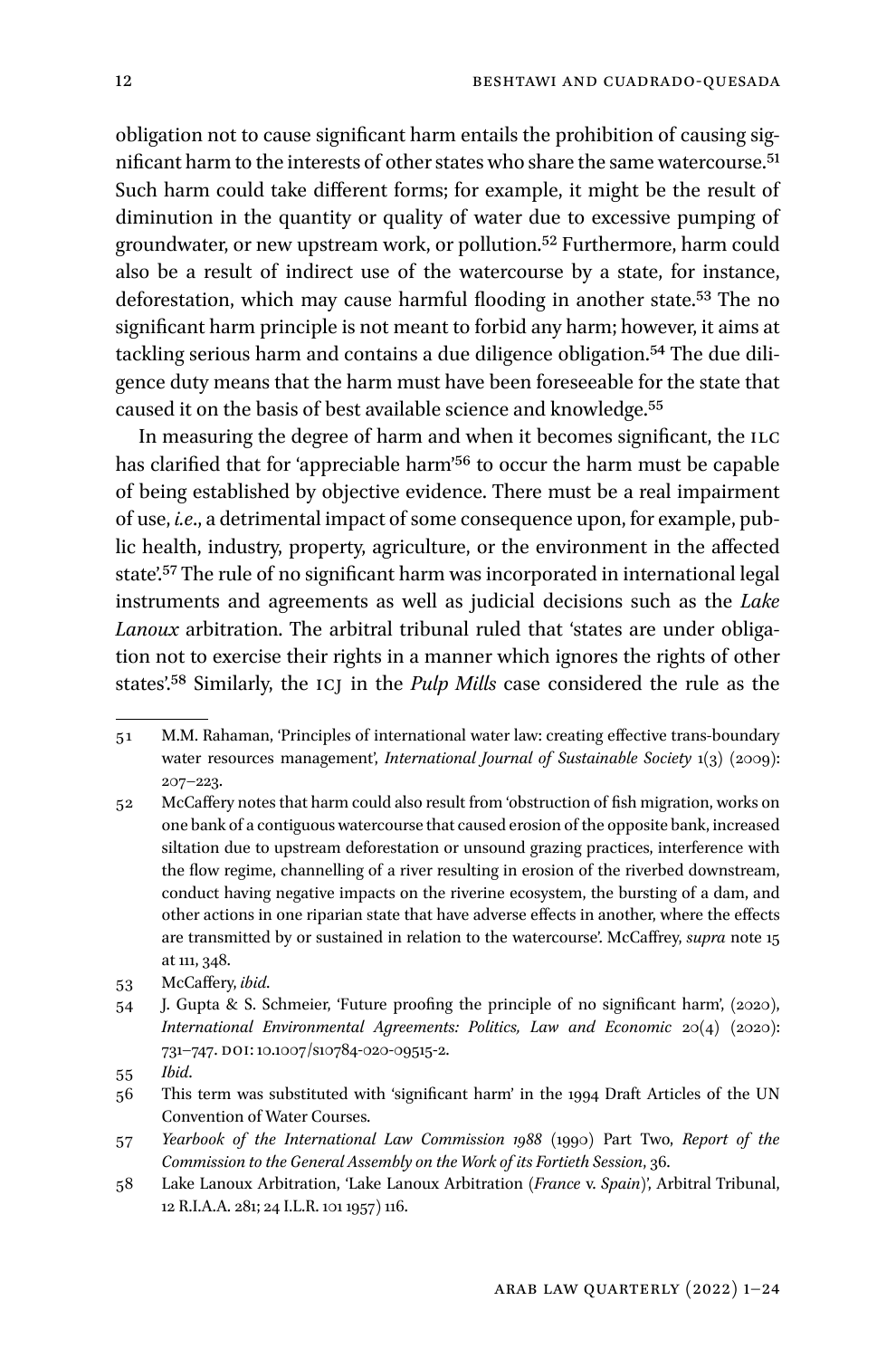wellspring of all other customary rules of international environmental law.<sup>59</sup> Furthermore, the no significant harm principle is incorporated in many international and regional water conventions, agreements and declarations; 1966 Helsinki Rules (Articles V, X, XI, XXIX, The Convention on Protection and Use of Transboundary Watercourses and International Lakes 1992 (Articles 2, 3), SADC Protocol on Shared Watercourses Systems 1995 (Article 2), Mekong Agreement 1995 (Articles 3, 7, 8), Mahakali River Treaty 1996 (Articles 7–9), UN Watercourses Convention 1997 (Articles 7, 10, 12–17, 19–22), Sava River Basin Agreement 2002 (Articles 2, 9), and Berlin Rules 2004 (Articles 10, 12–16). Stockholm Declaration of the UN Conference on Human Environment 1972 (Principles 2, 22), Rio Declaration on Environment and Development 1992 (Principles 2, 4, 13, 24) and Convention on Biological Diversity 1992 (Article 3).

The UN Water courses Convention embraces the obligation not to cause significant harm. Article 7 calls upon states to take all appropriate measures to prevent causing significant harm to other watercourse states<sup>60</sup> when they utilise an international watercourse.<sup>61</sup> However, if despite taking all appropriate measures, significant harm is caused in the absence of an agreement that regulates that use, the state which caused the harm shall take all appropriate measures to mitigate and eliminate it in consultations with the affected state. The consultations should take into account the equitable and reasonable utilisation as indicated in Articles 5 and 6, and take steps to mitigate and eliminate the harm while considering the possibility of compensation to the affected state.62 The relationship between the principle of equitable utilisation and the no significant harm was problematic.63 During the drafting of the rules of the UN Watercourses Convention, state parties adopted different views on the principles with some supported the primacy of the equitable and reasonable utilisation and others adopted the no harm principle.<sup>64</sup> However, the convention clearly subordinated the no harm principle to the equitable and reasonable utilisation.65

<sup>59</sup> 'Pulp Mills on the River Uruguay (*Argentina* v. *Uruguay*), Judgment, *ICJ Reports 2010* (2010), p. 14.

<sup>60</sup> Article 7, UN Water Courses Convention.

<sup>61</sup> *Ibid*.

<sup>62</sup> *Ibid*.

<sup>63</sup> A.E. Utton, 'Which Rule Should Prevail in International Water Disputes: That of Reasonableness or that of No Harm', *Natural Resources Journal* 36(1) (1996): 635–641.

<sup>64</sup> S.C. McCaffrey & M. Sinjela, 'The 1997 United Nations Convention on International Water Courses', *American Society of International Law* 92(1) (1998): 97–107.

<sup>65</sup> S.M. Salman, 'The Helsinki Rules, the UN Water Courses Convention and the Berlin Rules: Perspectives on International Water Law', *Water Resources Development* 23(4) (2007): 625–640.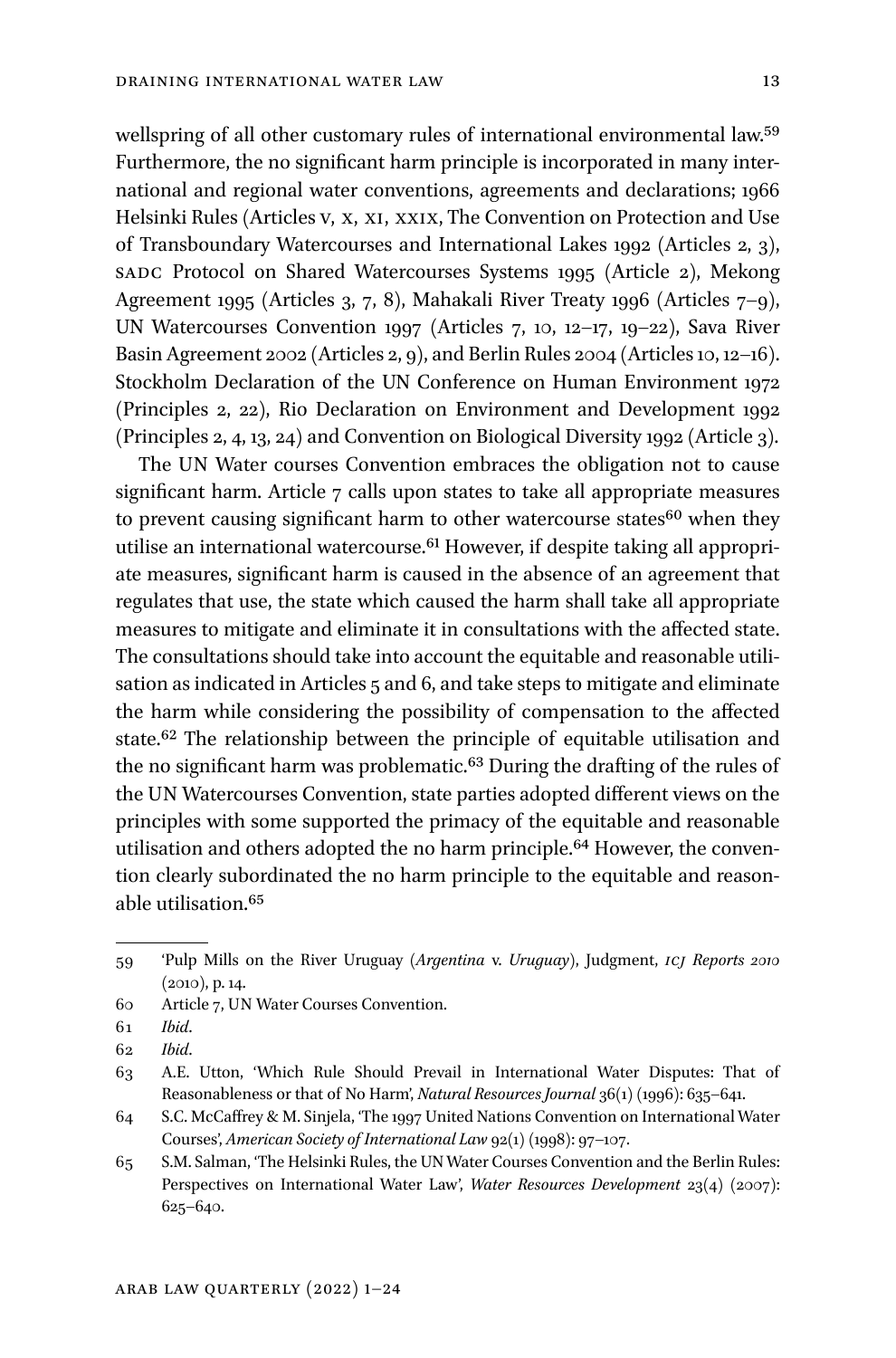In regard to the status of shared water resources between Israelis and Palestinians, the degree of harm in the Mountain Aquifer, Coastal Aquifer and Jordan River is significant. This harm is mainly attributed to over-exploitation of water resources and very poor sewage treatment.<sup>66</sup> The situation of wastewater and sewage treatment in the OPT is chronically deficient and constitutes a major threat to the environment and public health. Although the pollution of water resources affects both the Palestinians and the Israelis, for the Palestinians the situation is more alarming since the Mountain and the Coastal Aquifers, in the West Bank and Gaza, are the sole available water resources, whereas Israel has more available water resources.<sup>67</sup> For instance, Israel has some 1,112 wells and springs, 645 desalination plants, 514 MCM of reclaimed water. On the other hand, the OPT has only 122 wells and springs, zero desalination plants, zero reclaimed water and it imports 74 MCM of water per year from Israel to meet the needs of Palestinian population.<sup>68</sup> However, both sides exchange accusations regarding the responsibility for the harm that is affecting the water resources.

In the West Bank, the Mountain Aquifer and the Jordan River suffer from over-exploitation and very low treatment of sewage and wastewater, which in turn flow in open places and infiltrate the Aquifer and the River.<sup>69</sup> Palestinians operate only one wastewater treatment facility in the *Al-Bireh* area, while no re-use schemes exist. Moreover, data shows that less than a third of the Palestinian communities in the West Bank are connected to the sewage system, while the remainder depend on septic tanks and cesspits.70 It is estimated that some 25 MCM of untreated sewage is discharged every year into the environment in some 350 locations in the West Bank, which eventually infiltrates the Mountain Aquifer.71 Importantly, Israeli settlements in the West Bank are considered the major contributors to untreated wastewater; Israeli settlers are the largest per capita producers of wastewater in the West Bank, much of this wastewater is discharged directly into the environment adjacent to the settlements.72 According to a report by the Israeli NGO B'Tselem, it is

<sup>66</sup> D.B. Brooks, J. Trottier & L. Doliner, 'Changing the Nature of Trans-boundary Water Agreements: the Israeli–Palestinian Case', *Water International* 13(6) (2013): 671–686.

<sup>67</sup> *Ibid*.

<sup>68</sup> Luckmann, *supra* note 49.

<sup>69</sup> The World Bank, *supra* note 48.

<sup>70</sup> Emergency Water Sanitation and Hygiene in the Occupied Palestinian Territory EWASH, *Down the drain: Israeli restriction on the WASH sector in the occupied Palestinian territory and their impact on vulnerable communities* (Gaza: EWASH, 2012).

<sup>71</sup> World Bank, *supra* note 51.

<sup>72</sup> EWASH, *supra* note 70; L. Asaf, N. Negaoker, A. Tal, J. Laronne & N. Al Khateeb, 'Trans-boundary Stream Restoration in Israel and the Palestinian Authority', in C. Lipchin,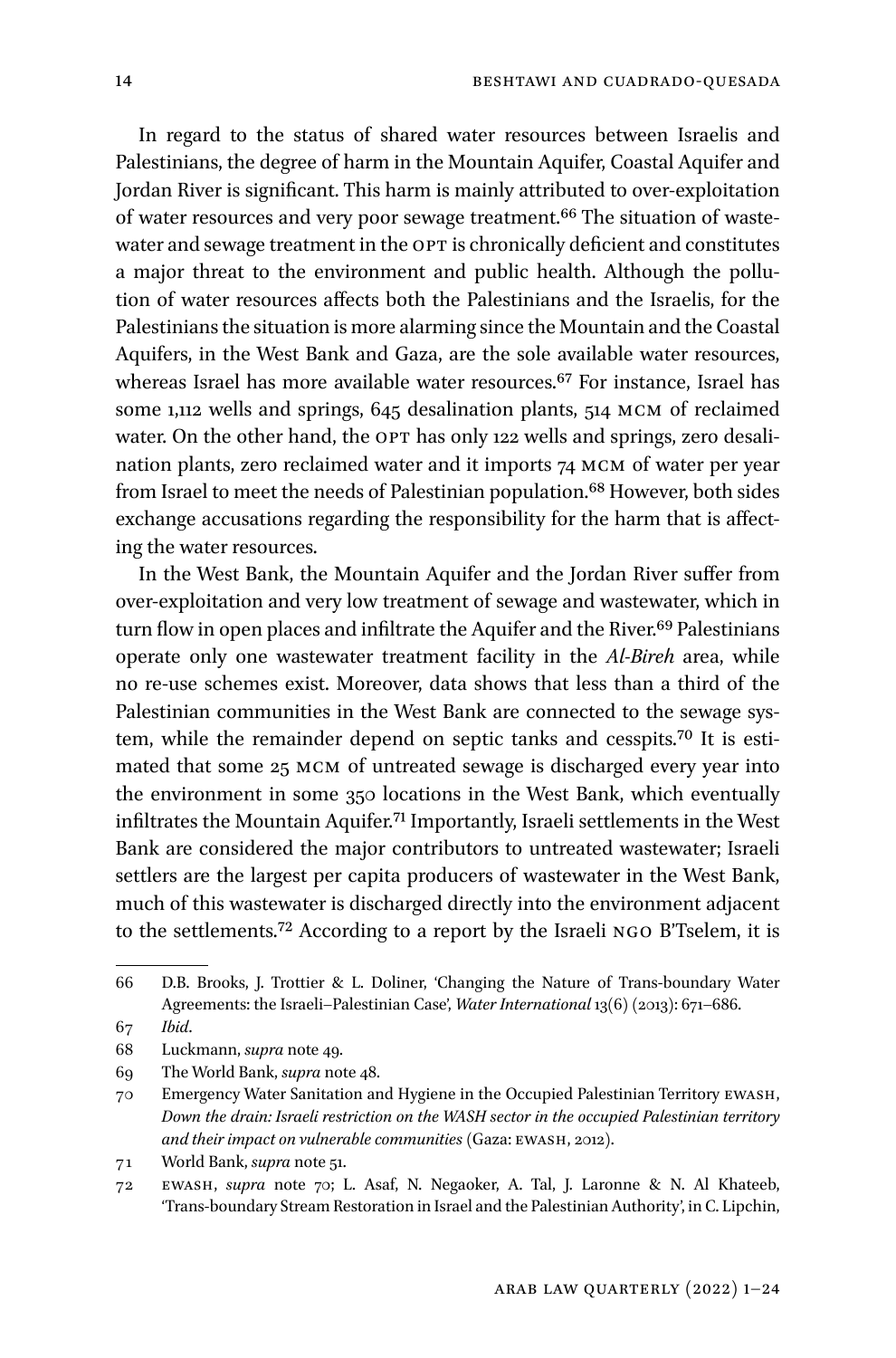estimated that 35 MCM of wastewater is produced by Israeli settlers per year and this flows into the West Bank.73 Additionally, B'Tselem noted that many of the settlements do not have wastewater treatment facilities and none of the settlers 'outposts' have wastewater treatment facilities. Where such facilities exist, they are often not functioning or provide insufficient treatment for the wastewater.74 Another important contributor to the harm inflicted on the Mountain Aquifer is the unorganised dumping of waste in the West Bank. Israel is using the West Bank as a ground to dump its waste which has dangerous substances, including hazardous industrial waste, without taking any adequate safety measures.75 For years, Israel established dumpsites in the West Bank and allowed dumping including from Israeli contractors, mainly industrial waste, in those sites specifically in Area C of the West Bank.76 Some of these sites still operate and are used by Israelis and Palestinians, while others have been closed. For instance, in the *Azzun* area, Israel established a dumpsite in the early 1990s. The site was closed in 2002; however, the site still exudes noxious fumes and pollutes the soil and water resources nearby. Likewise, in 2002 Israel established a dumpsite in the *Dier Sharaf* area that received industrial waste from Israeli companies. The site was closed in 2005 without any protection or safety measures to prevent it polluting or leaking into the soil and water resources.77

Israel blames the PA for the harm inflicted on the shared water resources, citing the failure of the PA to establish adequate sewage and wastewater treatment systems in OPT as the main reason for contamination of the Mountain Aquifer.78 The PA undoubtedly bears responsibility for establishing sewage and wastewater treatment systems and for ensuring the protection of the environment and water resources. Some of the constraints to improving water sector in the OPT are stemming from the institutional weakness of the PA. However, it is important to note that the PA has only limited jurisdiction in the OPT and its responsibilities are restricted to Area A and B of the West Bank which

74 *Ibid*.

77 Hass, supra note 75.

E. Pallant, D. Saranga & A. Amster (eds.), *Integrated Water Resources Management and Security in the Middle East* (Heidelberg: Springer, 2007) 285–295.

<sup>73</sup> E. Hareuveni, *Foul play: Neglect of wastewater treatment in the West Bank* (B'Tselem, 2009), p. 7, available online at [http://www.btselem.org/sites/default/files2/200906\\_foul\\_play](http://www.btselem.org/sites/default/files2/200906_foul_play_eng.pdf) [\\_eng.pdf](http://www.btselem.org/sites/default/files2/200906_foul_play_eng.pdf) (accessed 22 August 2016).

<sup>75</sup> A. Hass, 'Israel's dumping ground', *Haaretz* (29 November 2007), available online at [http://](http://www.haaretz.com/israel-news/israel-s-dumping-ground-1.234266) [www.haaretz.com/israel-news/israel-s-dumping-ground-1.234266](http://www.haaretz.com/israel-news/israel-s-dumping-ground-1.234266) (accessed 22 August 2018).

<sup>76</sup> Amnesty International, *supra* note 45.

<sup>78</sup> Israel Water Authority, *supra* note 27.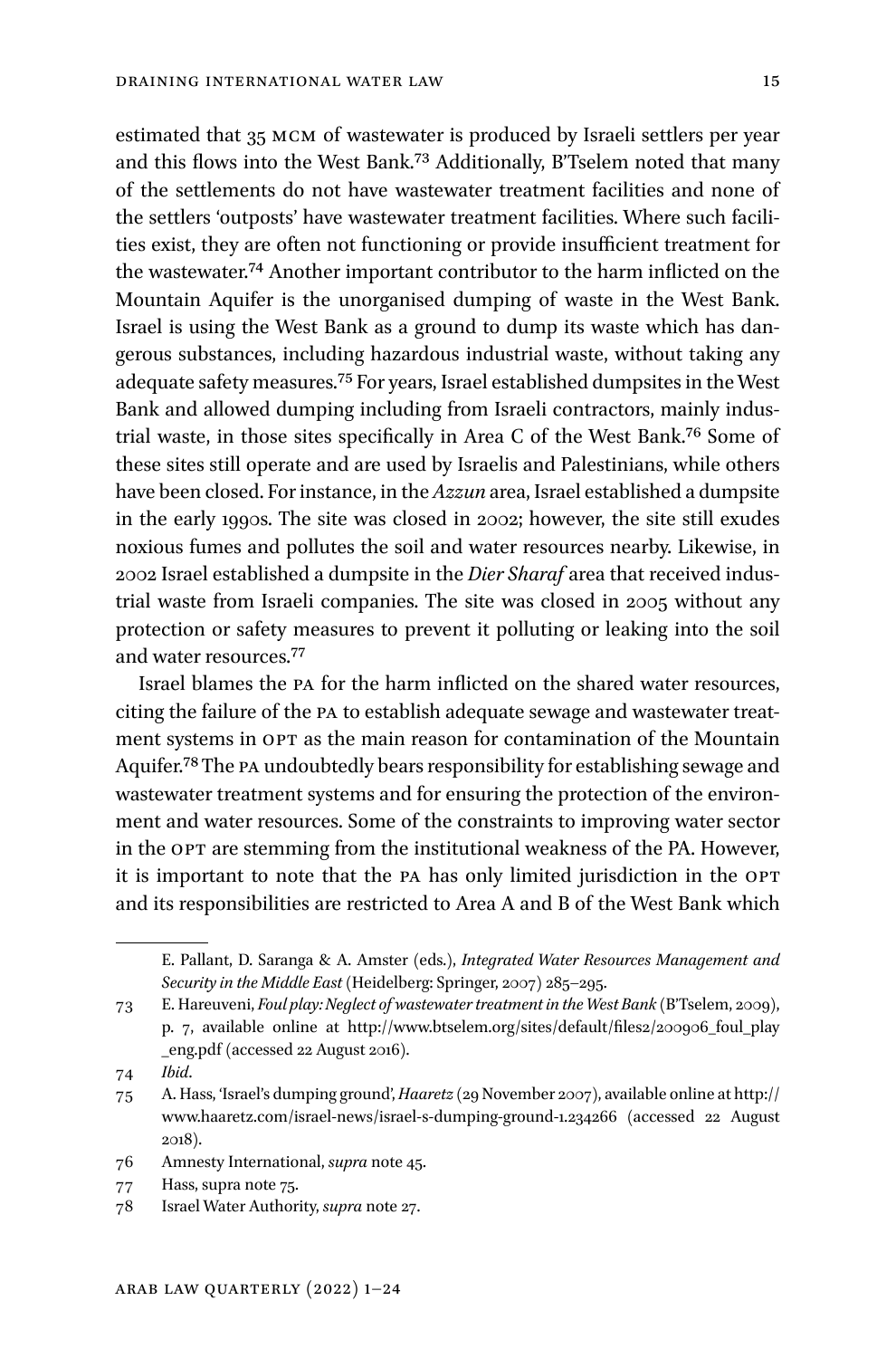constitute roughly 40% of the West Bank.79 Therefore, this cannot conceal Israel's greater responsibility as an occupying power since 1967 for the current situation of water resources. Further, Israel has failed to build basic sewage and wastewater treatment systems in the OPT, allowing the discharge of sewage and wastewater into open areas and the aquifers. In addition, Israel invested massive amounts of money to expand its illegal settlements in the OPT, which added more contamination to water resources by its untreated sewage and waste water as explained above. Furthermore, Israel's usage of the OPT as a dumpsite for its waste has also contributed to the harm inflicted on the water resources. Most importantly, the restrictions which Israel imposes on projects in the OPT have prevented the establishment of any new sewage and wastewater treatments in OPT. The PA, since 1995, has submitted 30 proposals for constructing waste water treatment facilities in the OPT. However, only four proposals were approved by Israel. Implementation of those four approved projects has been constantly delayed, and currently only one wastewater treatment plant functions in the OPT.<sup>80</sup> while it refuses to grant permits for the PA to build new sewage treatment plants and blames Palestinians for inadequate sewage treatment, Israel treats Palestinian wastewater which flows towards it and uses it for agricultural irrigation and rehabilitation of streams, and deducts the cost of the treatment from the tax revenue which Israel owes to the PA.81 Israel's refusal to grant permits for establishing new sewage treatment in the OPT is mainly because Palestinians refuse to accept the connection of these projects to Israel's illegal settlements in the OPT.

<sup>79</sup> In accordance with the Interim Agreement the West Bank was divided into three jurisdictional areas: A, B and C. Area A constitutes 18% of the total area of the West Bank. It includes parts of the major Palestinian cities in the West Bank, and the PA assumes powers and responsibilities for internal security and public order as well as responsibilities for civil affairs such as health, education, municipal services and policing in it. Area B constitutes 22% of the West Bank. In this area the PA has full civil control and a joint security control with the Israelis, and many Palestinian town and villages are located in Area B. Area C constitutes 60% of the West Bank. Those parts are under full Israeli civil and security control, and most of the Palestinian agriculture lands and water resources are concentrated in it.

<sup>80</sup> United Nations Office for the Co-ordination of Humanitarian Affairs Occupied Palestinian Territory OCHAOPT, *Fragmented lives: Humanitarian overview 2013* (new York, NY: United Nations, 2014).

<sup>81</sup> Hareuveni, *supra* note 73, p. 7.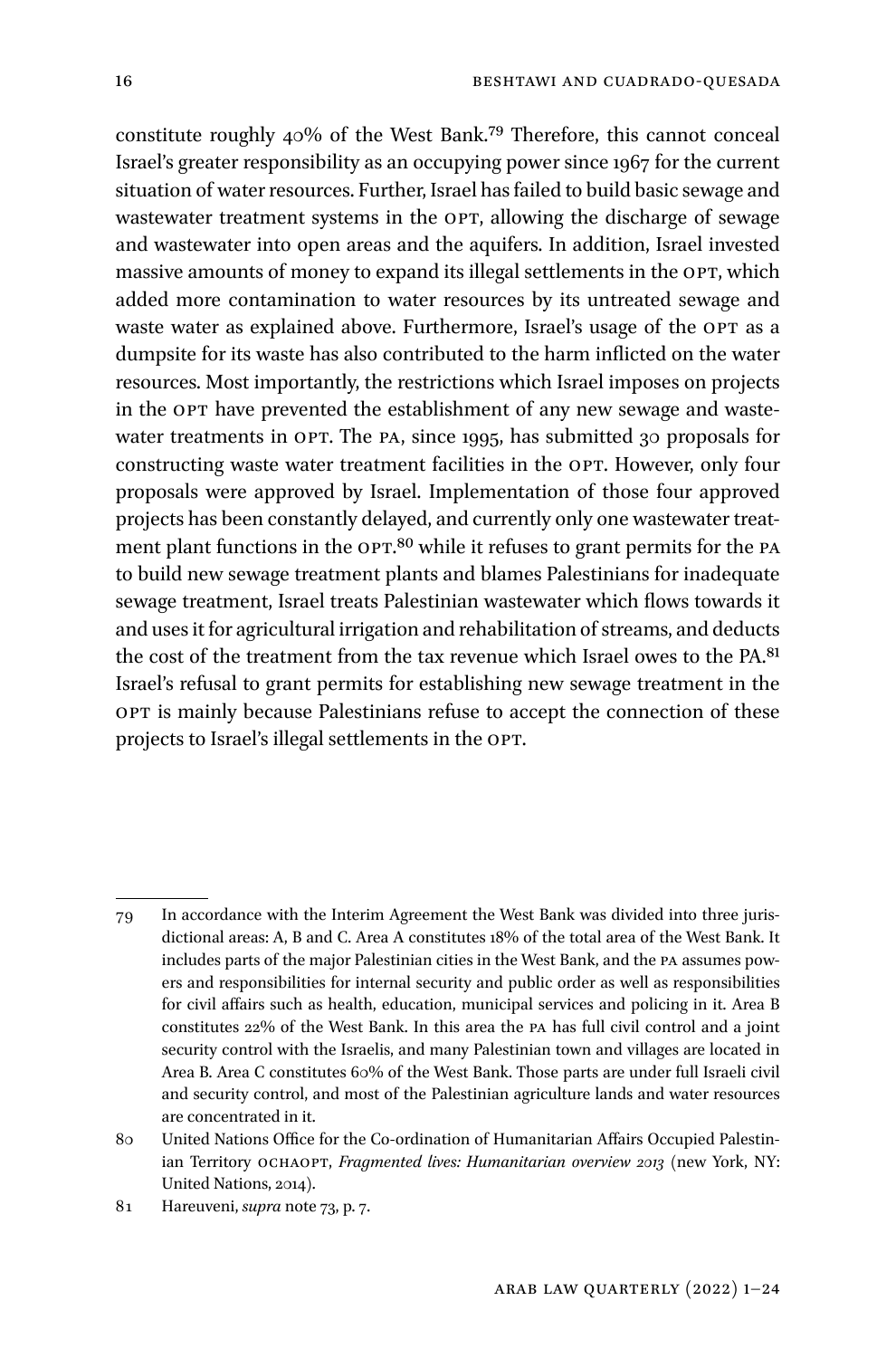### **2.3** *Duty to Co-Operate*

The duty to co-operate is widely accepted as a customary rule of international law in general<sup>82</sup> and is considered to be the 'most basic procedural, principle underlying international water law'.<sup>83</sup> The duty entails that riparian states are responsible for prior notification of planned activities, co-operating and exchanging information and data with other riparian states in regards to the state of water courses and future planned uses of water courses.<sup>84</sup> This duty is of a general character and has been described as 'portmanteau' or an 'umbrella term', which embraces a range of procedural obligations that reflect customary international law,85 such as: the obligation of states to negotiate in good faith; the regular exchange of data information as well as the duties to notify, warn and consult between riparian states.<sup>86</sup> The legal status of the duty to cooperate, including whether it constitutes a true legal obligation or a rule of declaratory character, has been subject to debates in the ILC.<sup>87</sup> However, the duty has been incorporated in a number of international legal instruments and agreements, state declarations and resolutions<sup>88</sup> and has been invoked in several international judicial decisions. In the *Lake Lanoux* arbitration, for example, the Arbitral Tribunal emphasised the importance of the duty to co-operate between riparian states in the use of international water courses and its role in concluding effective international agreements.89 Likewise, the ICJ in the case concerning the *Gabcikovo-Nagymaros project* stressed that co-operation is essential to alleviate environmental hazards and improve mutual benefits, urging the parties to the case to co-operate in the joint management of the project.<sup>90</sup> For example, the duty to co-operate is

<sup>82</sup> McIntyre, *supra* note 15.

<sup>83</sup> Berlin Rules, commentary on Article 11.

<sup>84</sup> P.W. Birnie & A.E. Boyle, *International Law and the Environment*, 2nd edn.(Oxford: Oxford University Press, 2002), p. 322.

<sup>85</sup> McCaffrey, *supra* note 15.

<sup>86</sup> O. McIntyre, 'The practice of shared responsibility in relation to trans-boundary water resources', *Research Project on Shared Responsibility in International Law*, SHARES Research Paper 89 (SHARES, 2016), p. 13, available online at [http://www.sharesproject.nl/](http://www.sharesproject.nl/publication/the-practice-of-shared-responsibility-in-relation-to-trans-boundary-water-resources/) [publication/the-practice-of-shared-responsibility-](http://www.sharesproject.nl/publication/the-practice-of-shared-responsibility-in-relation-to-trans-boundary-water-resources/)in-relation-to-trans-boundary-water [-resources/](http://www.sharesproject.nl/publication/the-practice-of-shared-responsibility-in-relation-to-trans-boundary-water-resources/) (accessed 10 August 2020).

<sup>87</sup> McCaffrey, *supra* note 15.

<sup>88</sup> For instance: Stockholm Declaration of the United Nations Conference on Human Environment (Principles 13, 22, 24); Convention on Biological Diversity (Articles 5, 17); Rio Declaration on Environment and Development (Principles 7, 9, 12, 13, 17, 27); United Nations General Assembly, 'Co-operation in the field of the environment concerning natural resources shared by two or more states' (3129 (XXVIII) United Nations, 1973).

<sup>89</sup> Lake Lanoux Arbitration, *supra* note 58.

<sup>90</sup> Gabcikovo-Nagymaros, *supra* note 19.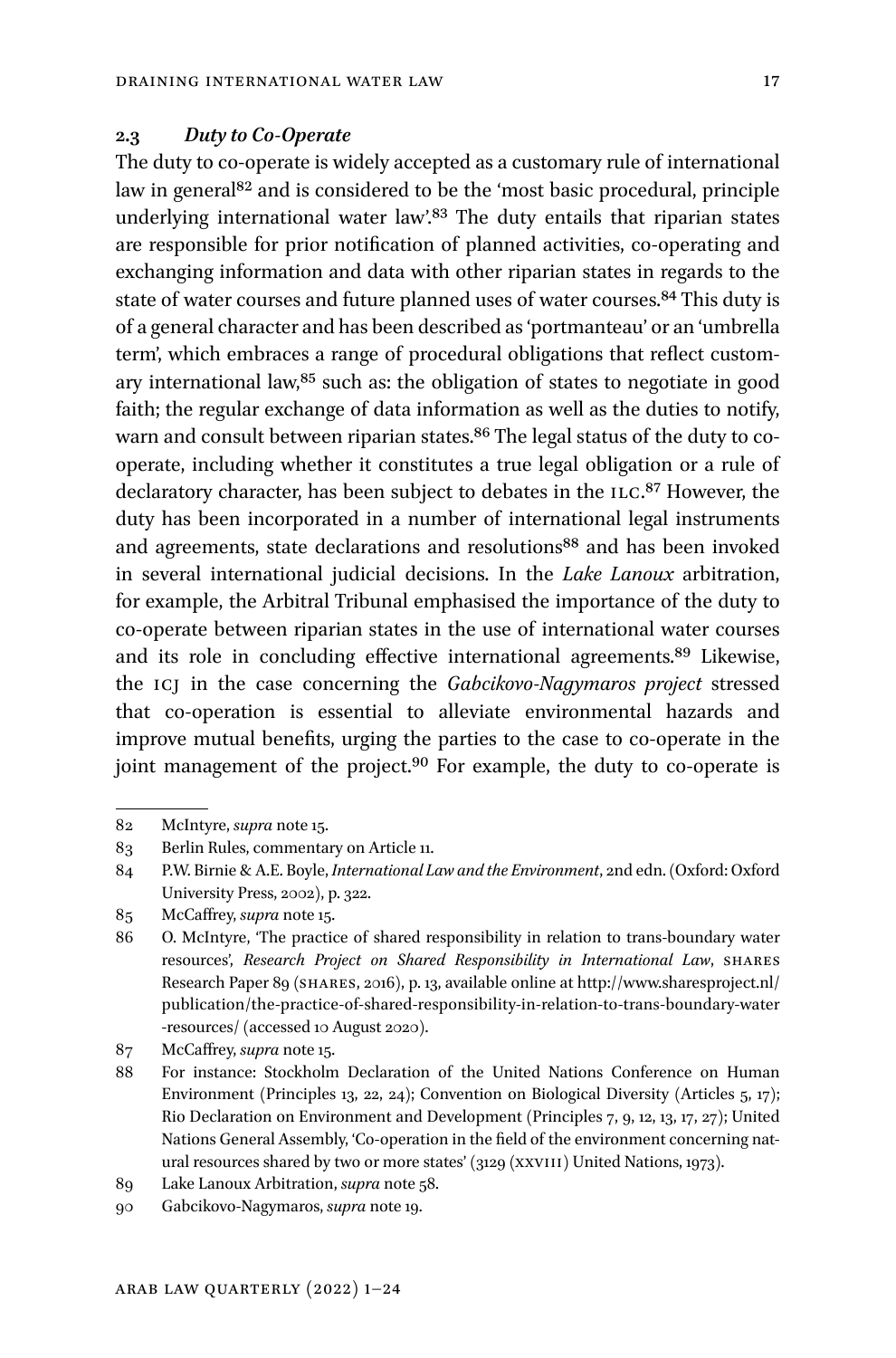incorporated in many international and regional water conventions: Helsinki Rules 1966 (Articles XXIX, XXXI); UN Water Courses Convention (Article 8); Sava River Basin Agreement 2002 (Articles 3, 4, 14, 21); Indus Water Treaty 1960 (Articles VI, VIII); SADC Protocol on Shared Water Courses System 1995 (Articles 2, 5); Mekong Agreement 1995 (Articles 1, 2, 6, 9); Mahakali River Treaty 1996 (Articles 6, 9); UNECE Water Convention 1992 (Articles 6, 9, 11, 12, 13); Bellagio Treaty 1989 (Articles IV, XV); Berlin Rules 2004 (Articles 10, 11, 56).

Importantly, the duty to co-operate was incorporated in the UN Water Courses Convention as a general principle of the Convention. Article 8 of the Convention stipulates that state parties to the Convention shall co-operate on the basis of good faith and mutual benefit respecting the equal sovereignty and territorial integrity of each other, to attain optimal utilisation and protection of the watercourse.<sup>91</sup> In doing so, states are encouraged to establish joint water commissions or mechanisms to facilitate co-operation on relevant measures and procedures. The Convention also calls on states to draw lessons from the experience of existing water commissions and mechanisms in different regions of the world.92 Furthermore, Part III of the Convention contains detailed procedural rules obliging state parties to the Convention to exchange data and information on a regular basis concerning the conditions of the watercourse, and to notify and consult other riparian states of planned measures which would have a significant adverse impact upon other states of the watercourse.93

The duty to co-operate has also been incorporated in the agreement between Israel and OPT, namely in Annex III of the Declaration of Principles 199394 and in Article 40 of Annex II of the Interim Agreement.95 To fulfil the duty to co-operate the parties agreed to establish a Joint Water Committee (JWC). The mandate of the JWC includes granting permits for the drilling and rehabilitation of wells, all increases of extraction from wells, protection of water resources and water and sewage systems, setting extraction quotas, resolution of water and sewage disputes, and co-operation in the field of water including exchanging information.<sup>96</sup> According to Article  $40(13)$ , the JWC shall be comprised of an equal number of representatives from each side, and all decisions

<sup>91</sup> Article 8, UN Water Courses Convention.

<sup>92</sup> *Ibid*.

<sup>93</sup> Article 11, UN Water Courses Convention.

<sup>94</sup> Para.1, Annex III Protocol on Israeli–Palestinian Co-operation in Economic and Development Programs, Declaration of Principles.

<sup>95</sup> Article 40, Appendix 1, Annex III Protocol Concerning Civil Affairs, the Interim Agreement.

<sup>96</sup> Article 12.40, Annex III, Protocol Concerning Civil Affairs, the Interim Agreement.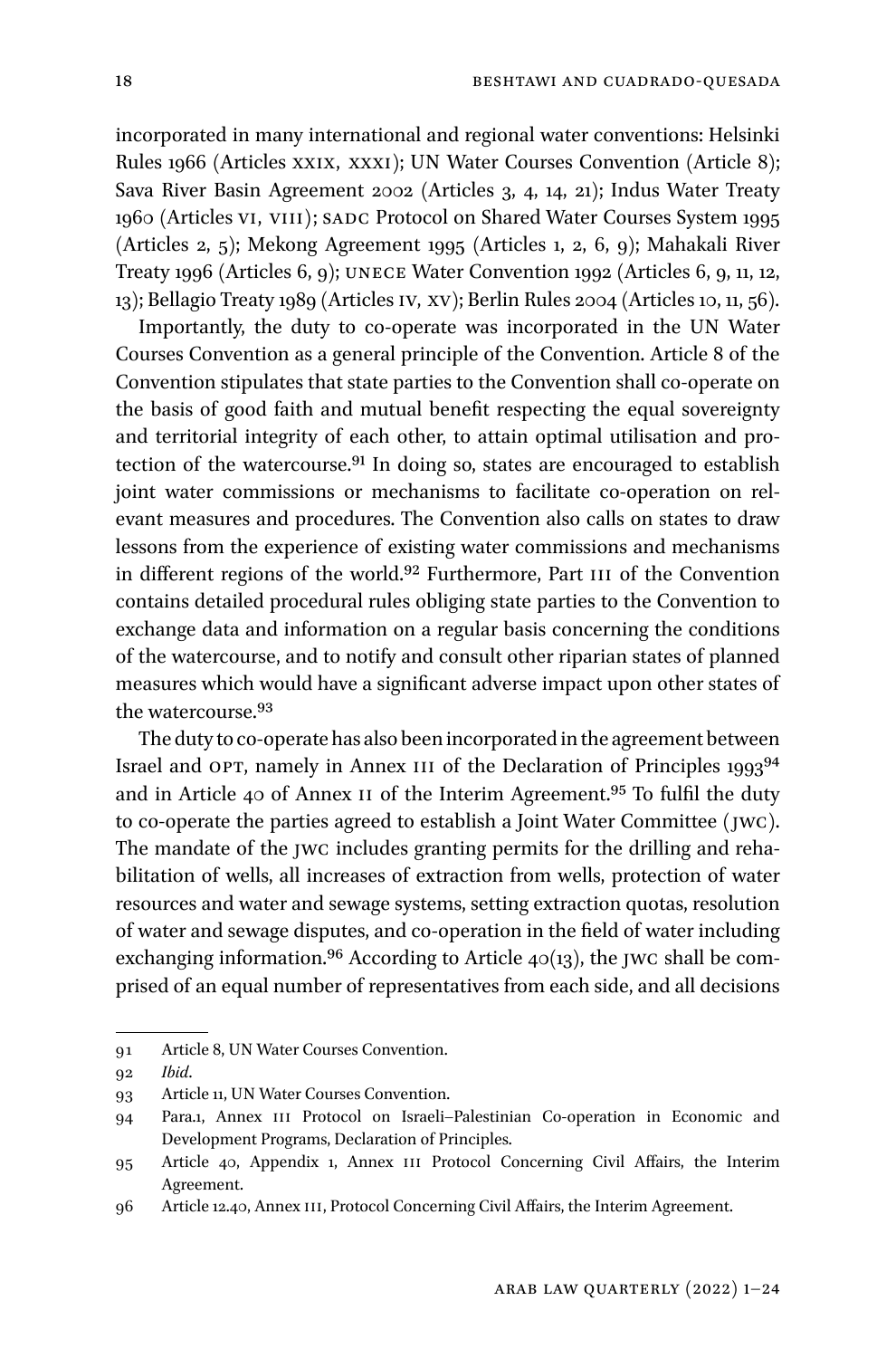of the JWC shall be made by consensus, which includes the agenda, its procedures and other matters.97 Moreover, joint supervision and enforcement teams (JSET) were created to ensure the implementation of water-related provisions of the Interim Agreement and the decisions of the JWC.<sup>98</sup> The JSETS are composed of five teams;99 each team includes at least two representatives from each side.100 The main responsibilities of the JSETs are to 'monitor, supervise and enforce the implementations of Article 40'.<sup>101</sup> The JWC was the first body established to manage shared water resources between the Israelis and the Palestinians. As a model of water management co-operation that kept working despite the political tensions, the JWC has received compliments and been seen as an example for co-operation that deserves to be followed in other basins.102

Nevertheless, the critiques of the JWC from scholars<sup>103</sup> and international organisations such as the World Bank104 and Amnesty International105 outweigh the compliments. These scholars and international organisations have described the JWC as a model of subordination rather than co-operation. Some scholars have gone even further and have called the JWC a 'tool within a waterapartheid regime<sup>'106</sup> To understand better the functioning of the JWC and the implementation of its key duties (or lack of it) it is important to explain a number of facts. Firstly, the JWC has limited geographical jurisdiction to decide over only the water resources and sewage system in the West Bank, which means that all other shared water resources, *i.e*., the Coastal Aquifer beneath Gaza and Israel, and the Jordan River, do not fall under the jurisdiction of the JWC and are subject to Israel's unilateral management and control.107 This all indicates that the Israeli side can decide over any water related project (licensing,

106 Glavany, *supra* note 102.

<sup>97</sup> Article 14.40, Annex III, Protocol Concerning Civil Affairs, the Interim Agreement.

<sup>98</sup> Article 1, Schedule 9, Annex III, Protocol Concerning Civil Affairs, the Interim Agreement. 99 *Ibid*.

<sup>100</sup> Article 2, Schedule 9, Annex III, Protocol Concerning Civil Affairs, the Interim Agreement.

<sup>101</sup> Article 4, Schedule 9, Annex III, Protocol Concerning Civil Affairs, the Interim Agreement.

<sup>102</sup> G.M. Jean, '*La géopolitique de l'eau*' (Paris: Assemblée Nationale, Commission des Affaires Étrangères, 2012).

<sup>103</sup> J. Selby, *Water, Power and Politics in the Middle East: The Other Israeli*–*Palestinian Conflict*  (London: I.B. Tauris, 2003); Abouali, *supra* note 1; M. Zeitoun & A.E. Cascao, 'Power, Hegemony, and Critical Hydropolitics ', in A. Earle, A. Jagerskog & J. Ojendal (eds.), *Trans-Boundary Water Management* (Abingdon: Earthscan/ Routledge Environment and Sustainability, 2010) 27–42.

<sup>104</sup> World Bank, *supra* note 48.

<sup>105</sup> Amnesty International, *supra* note 42.

<sup>107</sup> Fischhendler, *supra* note 38 at 21–22; B. Wasserstein, *Israel and OPT: Why They Fight and Can They Stop?*, 3rd edn. (London: Profile Books, 2008), pp. 73–99.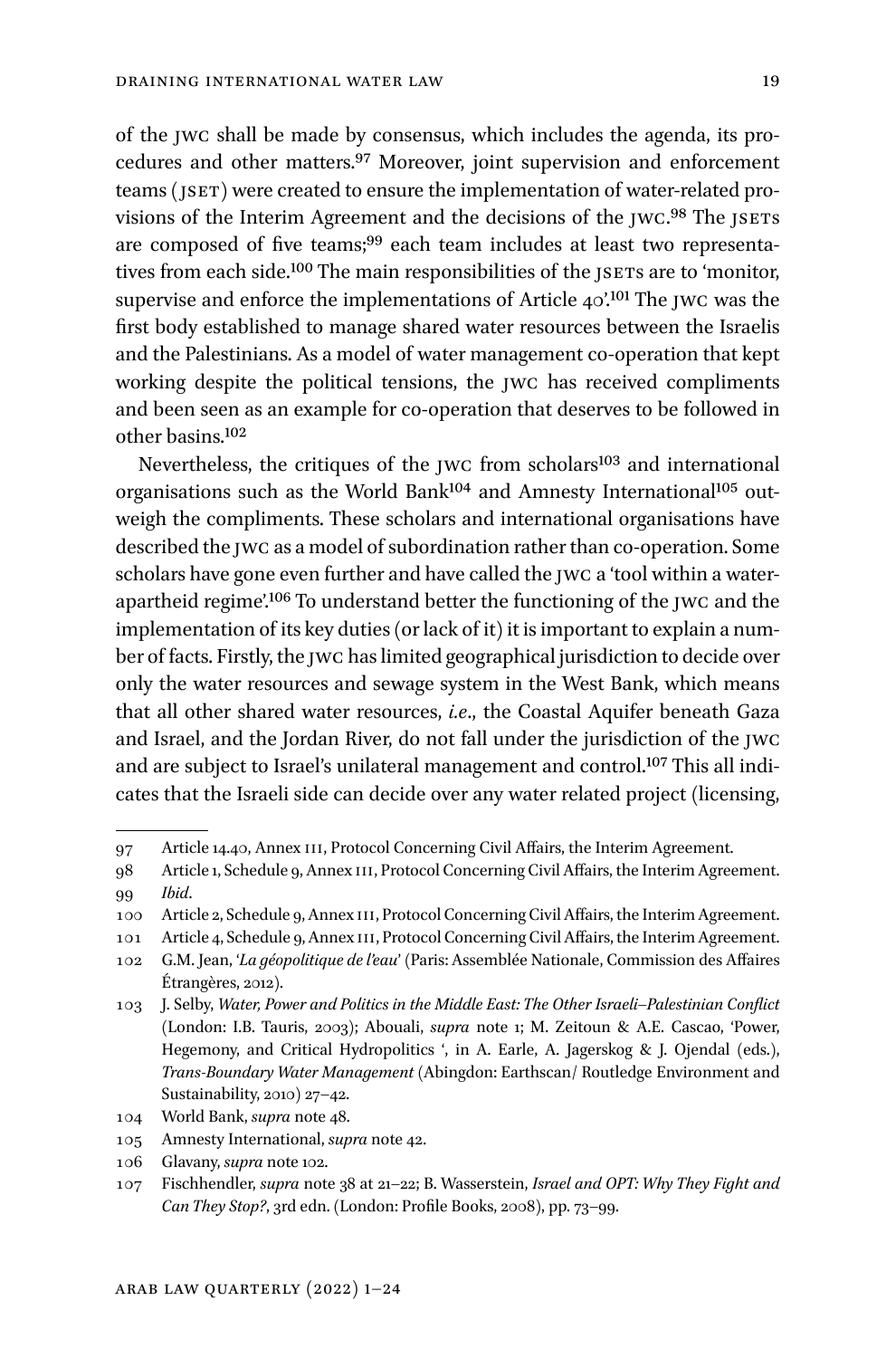drilling of new wells, increasing quotas of extraction from any water source, any developments of water resources and systems) in the West Bank, while the Palestinian side does not have the same authority over any water related projects that Israel implements inside the Green Line, whether they are the same shared water resources, or not shared water resources.

Secondly, even within the limited territorial jurisdiction of the JWC, there is disparity in regards to the powers between the Israeli and Palestinian sides. In accordance with the Interim Agreement, the West Bank was divided into three areas. Area A constitutes 18% of the West Bank and includes the main Palestinian cities. This area is scattered, non-contiguous and surrounded by Israeli settlements, and the PA enjoys civil and security responsibilities. Area B constitutes 22% of the West Bank, and includes most Palestinian villages. The PA is responsible for the civil affair authorities while security affairs remains with Israel. Area C constitutes 60% of the West Bank including all the Israeli settlements, Israel retains full civil and security responsibility and practices it through the Civil Administration.108 Moreover, two separate water supply systems exist in the West Bank. One is the Israeli water network system, that serves the Israeli settlements and which is integrated into the Israeli national water network, but it extracts water from wells located in OPT. The other is the Palestinian water network system, which serves the Palestinian cities and communities. It constitutes several non-contiguous lines, drawing water from some Palestinian controlled wells and receiving water from the Israeli network.109 The above-illustrated dynamics of the West Bank have several implications overall for the water relations between the Israelis and the Palestinians and the JWC, rendering Israel the superior power. In addition to the full powers Israel enjoys in Area C, this gives Israel a veto power within the JWC on any water project in Areas A and B. Thus, when the Palestinian side propose a water project in Areas A or B, it should seek the approval from the JWC where Israel has the right of veto. Yet, if the project is in Area C (which inevitably involves most Palestinian water projects as it constitutes 60% of the West Bank) or Area A and B (which are non-contiguous, so the only way to connect between them is through Area C) then the Palestinian side should seek; first the approval from the JWC, then the approval from Israeli Civil Administration where the Palestinians are not represented.<sup>110</sup>

<sup>108</sup> Israeli–Palestinian Interim Agreement on the West Bank and the Gaza Strip (28 September 1995).

<sup>109</sup> Selby, *supra* note 103*.*

<sup>110</sup> For further discussion about Israeli military orders pertaining water in the OPT, see: Amnesty International, *supra* note 42; World Bank, *supra* note 48 at IX.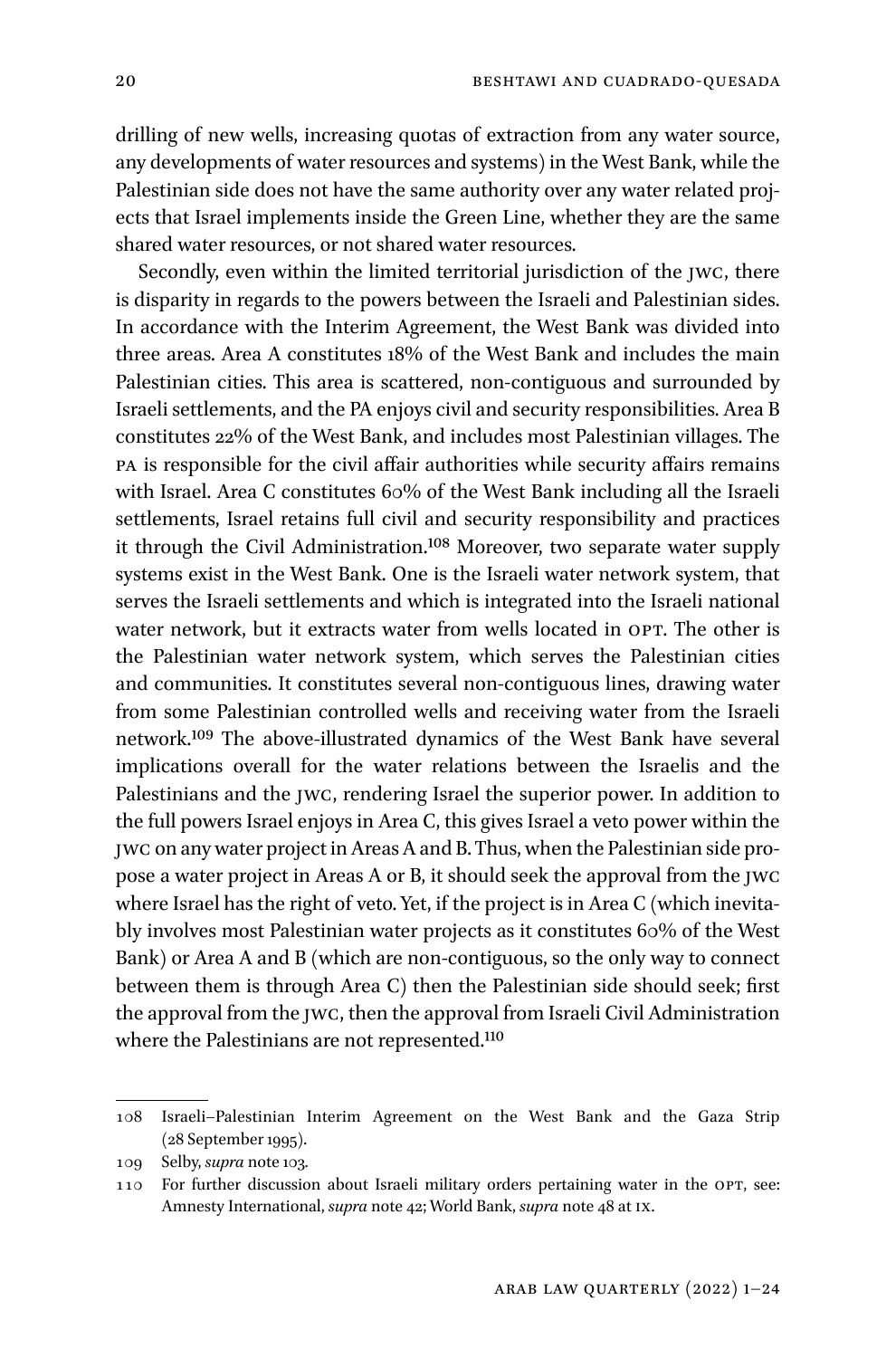Palestinians theoretically share veto power with Israel in the JWC in regards to Areas A and B, however, Israel has no settlements located in those areas. All the Israeli settlements are located in Area C which is the largest part of the West Bank and contiguous. Thus, there is no need to seek any approval from the JWC. Taking into consideration that the Israeli Military Orders pertaining to water are still in force in the West Bank,<sup>111</sup> and that the Israeli Civil Administration still functions in Area C, this all renders it very hard for the Palestinians to implement water projects even if they acquired the needed approval from the JWC, because Israel still retains powers to object to any projects through the Israeli Civil Administration (see Fig. 1).<sup>112</sup>

Data shows that the JWC has given its approval for most of the projects that were submitted by Israel (including water projects in settlements in the OPT) while only half of the projects submitted by the Palestinians have been approved.<sup>113</sup> According to some researchers, who have examined the minutes of 142 of 167 meetings of the JWC during the period from 1995 to 2008, there is vast disproportion in regards to the numbers of Israeli and Palestinian projects that have been approved by the JWC.<sup>114</sup> The research shows that between 30 and 66%115 of Palestinian wells applications were approved, compared to 100% of Israeli wells applications. An estimated 50–80%116 of Palestinian water supply network applications were approved compared to 100% of Israeli water supply networks approved, and 58% of Palestinian wastewater applications were approved compared to 96% of Israeli wastewater applications.117 Notably, the approval of the JWC does not mean that the projects will be executed; if a project is located in Area C Palestinians have then to apply for another permit from the Israeli Civil Administration, which is difficult to obtain.118 In terms of the capacity of the approved projects by the JWC, the data also shows a huge difference between the approved Israeli and Palestinian projects. Approved Israeli water storage facilities were almost five times larger than the approved Palestinian facilities; with 4,723 cubic centimetres for

<sup>111</sup> Article 18.4.A, the Interim Agreement.

<sup>112</sup> Amnesty International, *supra* note 42; World Bank, *supra* note 48 at IX.

<sup>113</sup> Glavany, *supra* note 102; World Bank, *supra* note 48 at IX.

<sup>114</sup> J. Selby, 'Dressing up Domination as "Co-operation": The case of Israeli–Palestinian water relations', *Review of International Studies* 29(1) (2003): 121–138, p. 130.

<sup>115</sup> These numbers are unclear; however, due to very limited access to these meetings and/or the minutes, it is the only available number.

<sup>116</sup> These numbers are also unclear, but again this is the only available information regarding the meetings where these decisions were made.

<sup>117</sup> *Ibid*.

<sup>118</sup> Amnesty International, *supra* note 42; World Bank, *supra* note 48 at IX.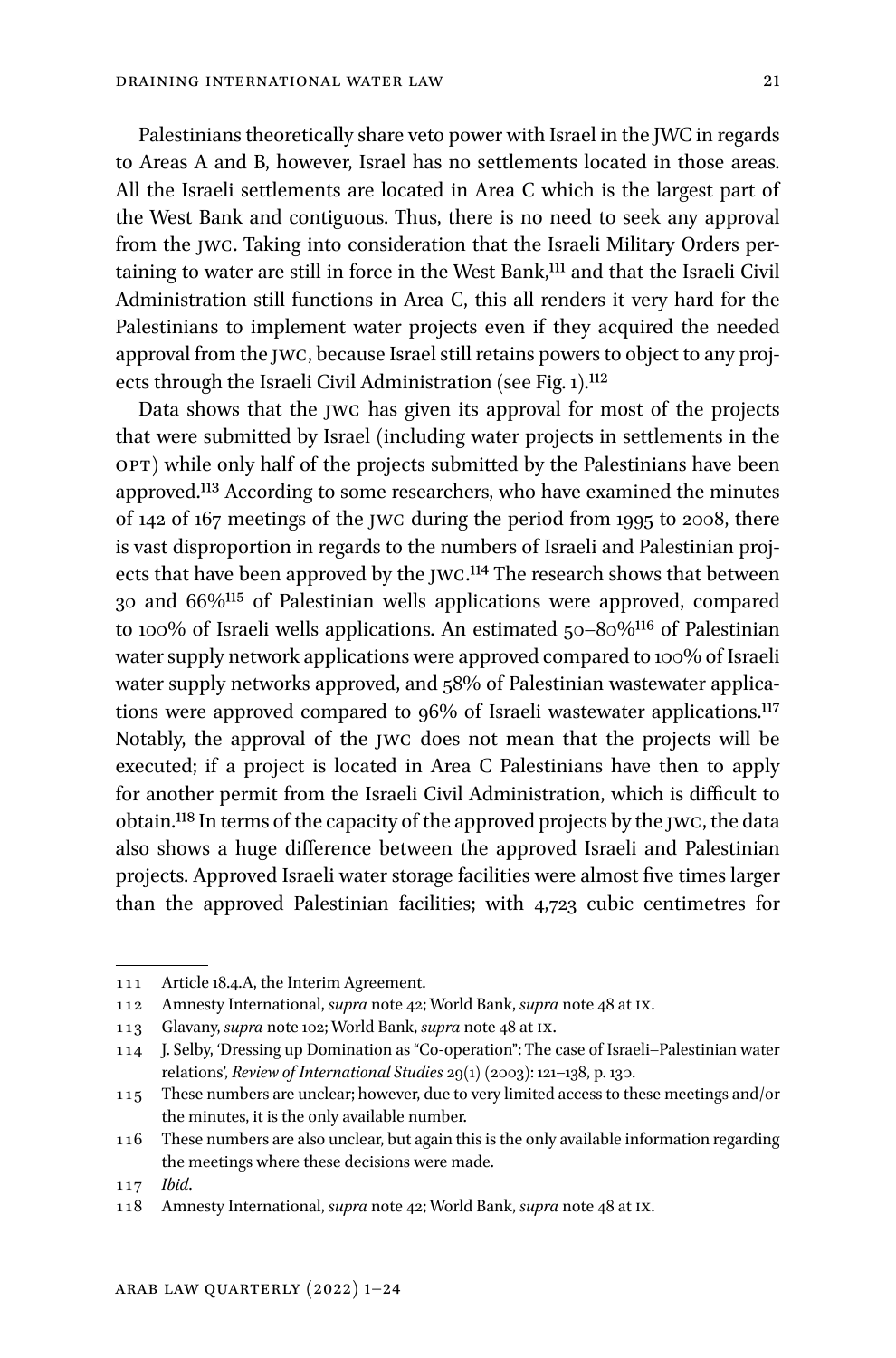

FIGURE 1 The Joint Water Committee – Licencing Procedures. Taken from: C. Messerschmid, *Till the last drop: The Palestinian water crisis in the West Bank, hydrogeology and hydro-politics of a regional conflict*, Paper presented at the Proceedings of the International Conference on Water Values and Rights, Ramallah–Palestine, 2005.

Israeli facilities compared to 965 cubic centimetres for Palestinian facilities.119 Furthermore, the JWC approved 174 storage tank/reservoirs for the Palestinians and 28 tank/reservoir for the Israelis. The total capacity of the 174 Palestinian tanks/reservoirs was 167,950 cubic centimetres while the capacity of the 28 Israeli tanks/reservoir was 132,250 cubic centimetres. Data convincingly shows that the most common diameter for approved pipelines for Palestinians was two inches, while for the approved Israeli pipelines 8–12 inches was most

<sup>119</sup> Selby, *supra* note 114; World Bank, *supra* note 48 at IX.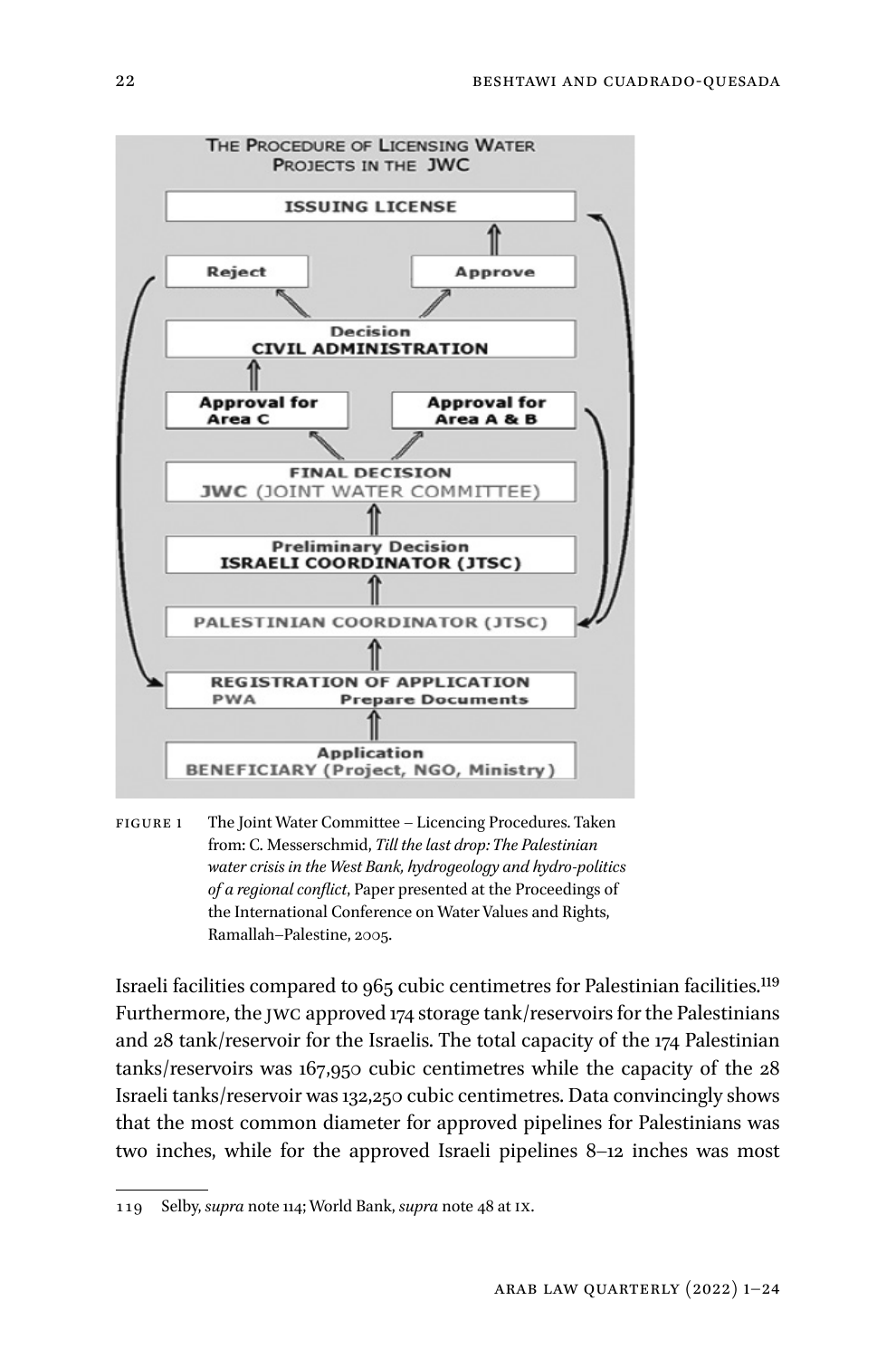common.120 Most critically, Israel has hinged its approval for Palestinian water projects on the Palestinians' approval of water projects for Israel's settlements in the OPT.121 Palestinians have consented to water infrastructure projects for illegal settlements in the OPT because it refusal could mean Israel would not approve any Palestinian project in the OPT.

#### **3 Conclusion**

This article has critically analysed the applicability of the substantive principles of equitable and reasonable utilisation of water courses, and no significant harm; as well as the procedural principle of co-operation in the Israeli–Palestinian context. The discussion demonstrated that these principles should have been implemented because: (1) both parties, Israel and the OPT have agreed to them in the Oslo Agreements: (2) they are core principles of IWL, which means that they provide guidance to use and govern shared watercourses and provide a legal frame for the each party to allocate, share, and protect transboundary water bodies, such as rivers, lakes, wetlands, and aquifers; and (3) they are customary law.

However, as discussed in this article, there is a clear lack of implementation of these principles in the Israeli–Palestinian water relations context, by both parties, predominantly by Israel as the capacities/responsibilities of the PA are considerably less. While the situation between Israel and the OPT continues to be one of occupation, it seems that there is little hope for a fruitful implementation of the principles of IWL as the violation of such principles carries no responsibilities for Israel. The Israel and OPT situation has been portrayed as one of a conflict between two sovereign riparian states over shared water resources rather than the actual situation of occupation, as have been revealed by the analysis of the principle of *equitable and reasonable utilisation,* where it was evident that water sharing between Israel and the OPT is neither equitable nor reasonable.. Furthermore, the application of the *no significant harm principle* has added responsibilities to the PA beyond its capacity given that the PA does not enjoy control or sovereignty over its water resources nor over the West Bank due to the existence of Israeli occupation. As for the *duty to cooperate*, it was shown that the JWC, as an institutional body responsible to supervise the implementation of the undertakings of the parties under Article 40 of the Interim Agreement, has proven unsuccessful. Most projects submitted to

<sup>120</sup> Selby, *ibid*.

<sup>121</sup> *Ibid*.